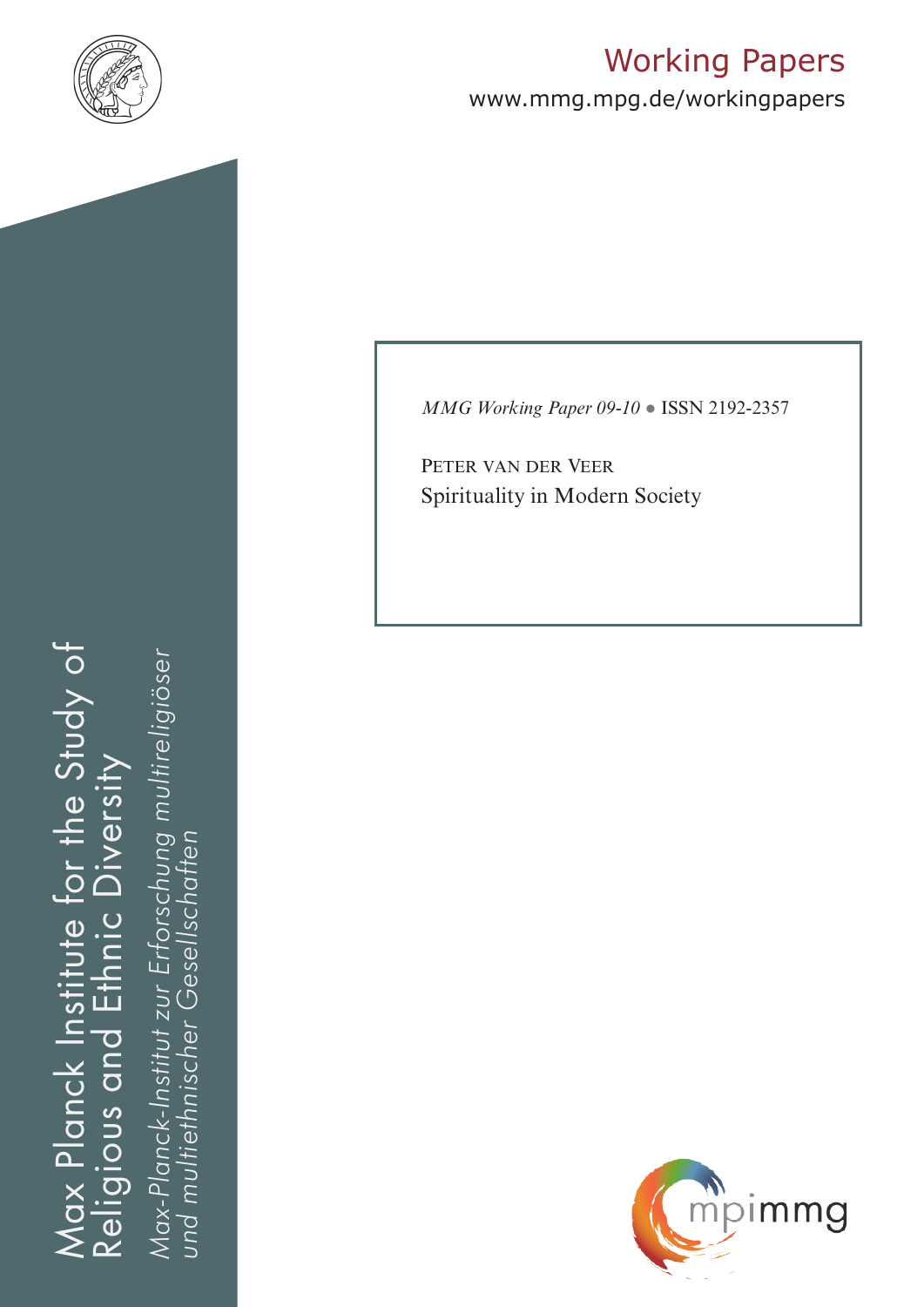Peter van der Veer *Spirituality in Modern Society*

#### MMG Working Paper 09-10

Max-Planck-Institut zur Erforschung multireligiöser und multiethnischer Gesellschaften, *Max Planck Institute for the Study of Religious and Ethnic Diversity* Göttingen

© 2009 by the author

ISSN 2192-2357 (MMG Working Papers Print)

Working Papers are the work of staff members as well as visitors to the Institute's events. The analyses and opinions presented in the papers do not reflect those of the Institute but are those of the author alone.

Download: www.mmg.mpg.de/workingpapers

MPI zur Erforschung multireligiöser und multiethnischer Gesellschaften MPI for the Study of Religious and Ethnic Diversity, Göttingen Hermann-Föge-Weg 11, 37073 Göttingen, Germany Tel.: +49 (551) 4956 - 0 Fax: +49 (551) 4956 - 170

www.mmg.mpg.de

info@mmg.mpg.de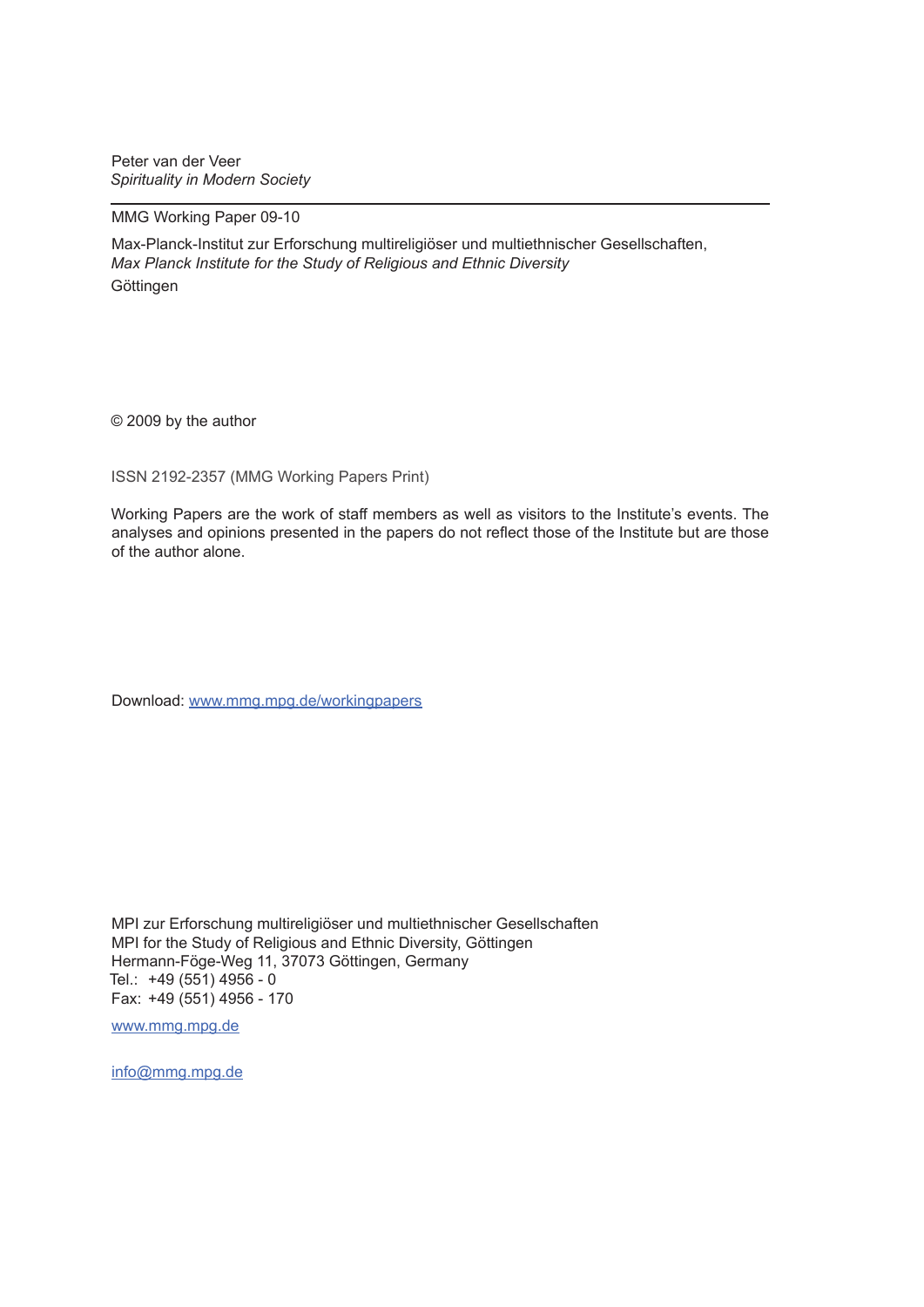# Author

PETER VAN DER VEER is Director of the Max Planck Institute for the Study of Religious and Ethnic Diversity (MMG), Göttingen, and Head of its Department of the Study of Religious Diversity.

vanderVeer@mmg.mpg.de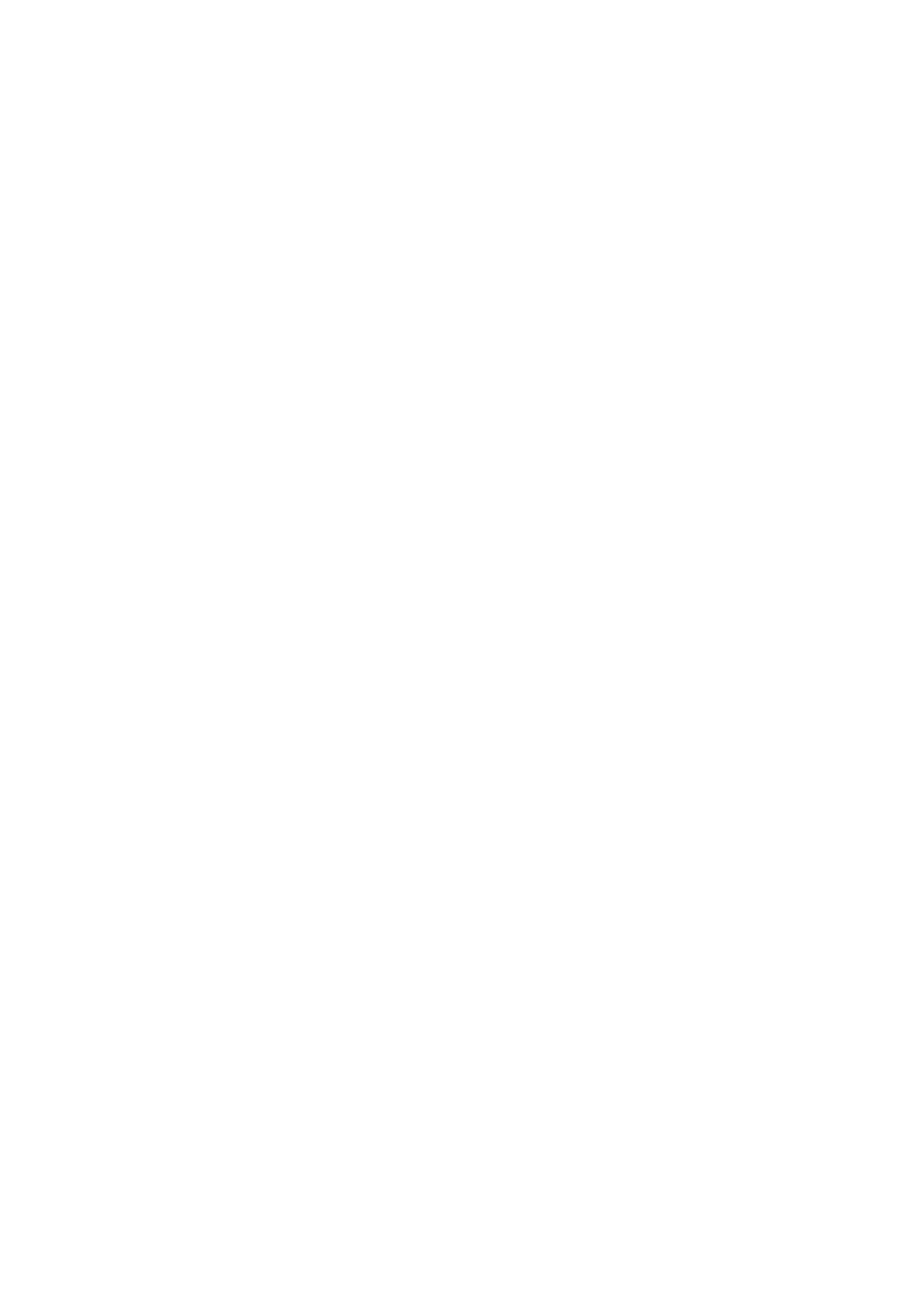## 1. Spiritual and Secular

The origins of *modern* spirituality are, in my view, to be found in the nineteenth century and in the West. One can, obviously, find deep histories of spirituality in mysticism, gnosis, hermeticism, and in a whole range of traditions from Antiquity, but modern spirituality is something, indeed, modern. It is part of modernity and thus of a wide-ranging nineteenth-century transformation, a historical rupture. Spirituality is notoriously hard to define and I want to suggest that its very vagueness as the opposite of materiality, as distinctive from the body, as distinctive from both the religious and the secular has made it productive as a concept that bridges various discursive traditions across the globe. The argument of this paper is that the spiritual and the secular are produced simultaneously as two connected alternatives to institutionalized religion in Euro-American modernity. The paper also argues that a central contradiction in the concept of spirituality is that it is at the same time seen as universal and as tied to conceptions of national identity. Moreover, while the concept travels globally, its trajectory differs from place to place as it is inserted in different historical developments. My focus is on India and China, but not in an attempt to provincialize Europe or America, but in recognition of the fact that Indian and Chinese modernities are a product of interactions with imperial modernity.<sup>1</sup> The examination of Indian and Chinese spiritualities is important in itself, but in the context of this special issue of *Social Research* it has the added advantage that it also yields a better understanding of the interactional history of Euro-American modernity with Asian modernity.

The spiritual as a modern category emerges in the second half of the nineteenth century as part of the Great Transformation. As such it is part of nineteenth-century globalization, a thorough-going political, economic, and cultural integration of the world. As Prasenjit Duara has convincingly argued, this integration is uneven in time and place, and occurs at different levels of society, integrating markets and political systems in a differential process. In this paper we are dealing with what an instance of what Duara calls 'cognitive globalization' which produces 'unique' national formations of spirituality within a global capitalist system.<sup>2</sup>

<sup>1</sup> Peter van der Veer, *Imperial Encounters. Religion and Modernity in India and Britain.* Princeton: Princeton University Press, 2001

<sup>2</sup> Prasenjit Duara, *The Global and Regional in China's Nation-Formation*. London: Routledge, 2009, 5-7.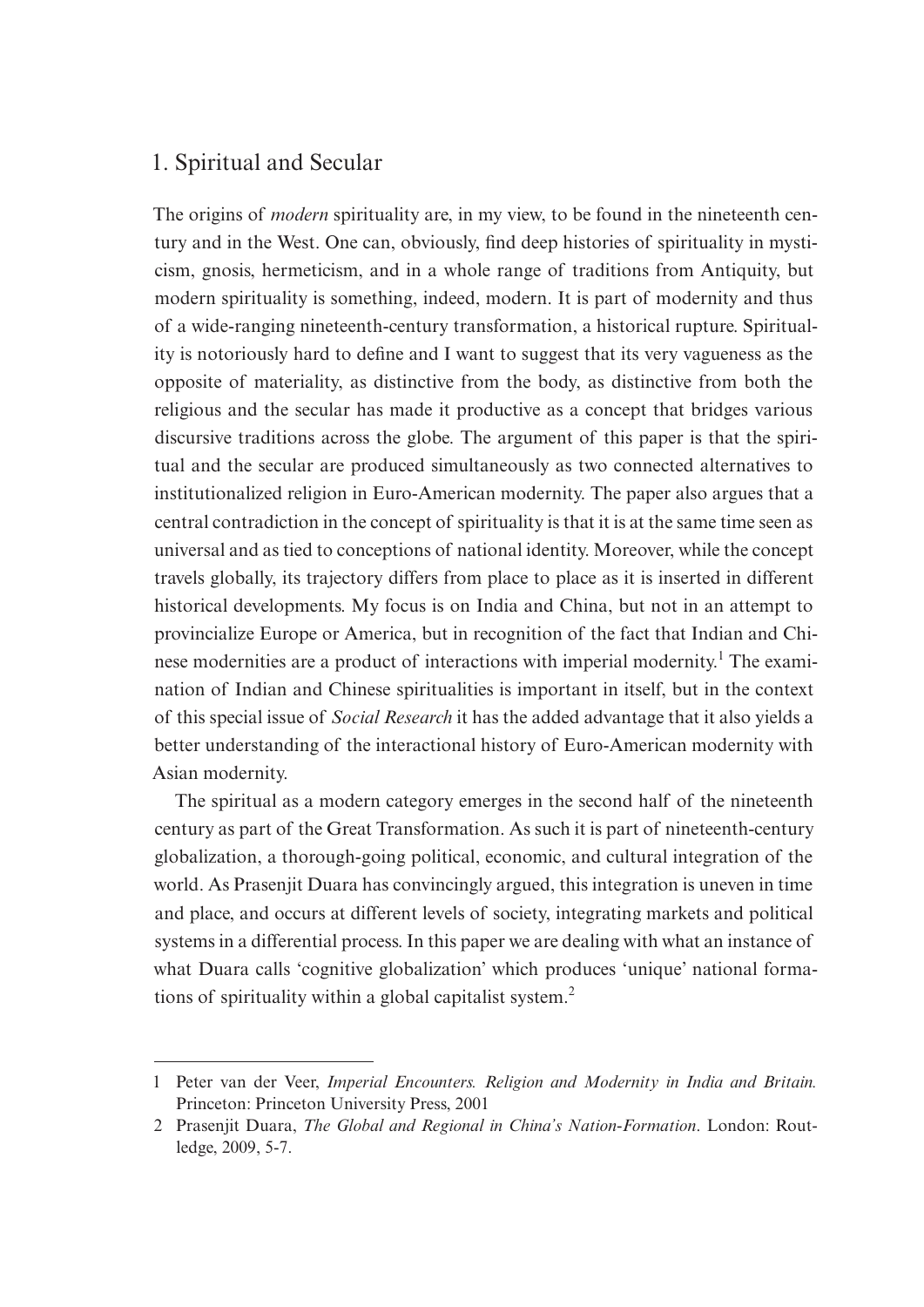The emergence of spirituality is tied to the better-known ascendancy of the secular. Again, like spirituality, the concept of the secular also has deep histories, as in the separation of worldly and transcendent orders or in that of transcendence and immanence, but modern secularism is, indeed, modern and another aspect of the Great Transformation.<sup>3</sup> Much sociological attention and imagination has gone into first the development of the secularization-thesis as part of the modernization paradigm and more recently in its dismantling. Jose Casanova has been in the forefront of this dismantling with his important book Public Religions.<sup>4</sup> He has argued that the three propositions of the secularization thesis, namely the decline of religious beliefs, the privatization of religion, and the differentiation of secular spheres and their emancipation from religion should be looked at separately in a comparative analysis. He comes to the conclusion that comparative historical analysis allows one to get away from the dominant stereotypes about the US and Europe and to open a space for further sociological inquiry into multiple patterns of fusion and differentiation of the religious and the secular across societies and religions. This means the moving away from teleological understandings of modernization. Or perhaps better, it means a questioning of that telos by recognizing its multiplicity and its contradictions. Casanova's intervention can be understood as building on the Weberian project of comparative and historical sociology, but going beyond it by avoiding to reduce civilizations to essences that can be compared and by avoiding a Hegelian evaluation in terms of "lack" or "deficit" in the world-historical process of modernization and rationalization. Eisenstadt's proposal to speak about multiple modernities similarly creates space for such a post-Weberian project, but the question has to be asked what the role of secularity and secularism is in the production of these multiple modernities.<sup>5</sup>

Casanova's post-Weberian perspective is entirely acceptable, but I want to make a few observations. The first is that the project of European modernity should be understood as part of what I have called "interactional history".<sup>6</sup> That is to say that the project of modernity with all its revolutionary ideas of nation, equality, citizenship, democracy, rights is developed not only in Atlantic interactions between the

<sup>3</sup> For an intellectual history of the Western concept of the 'secular' see Charles Taylor, *A Secular Age*. Cambridge, Mass.: Harvard University Press, 2008.

<sup>4</sup> Jose Casanova, *Public Religions in the Modern World*. Chicago, The University of Chicago Press, 1994.

<sup>5</sup> Shmuel Eisenstadt (ed), *Multiple Modernities*.Edison, Nj: Transaction Publishers, 2002.

<sup>6</sup> Peter van der Veer, *Imperial Encounters*; *Nation and Religion in India and Britain*. Princeton, NJ: Princeton University Press, 2001.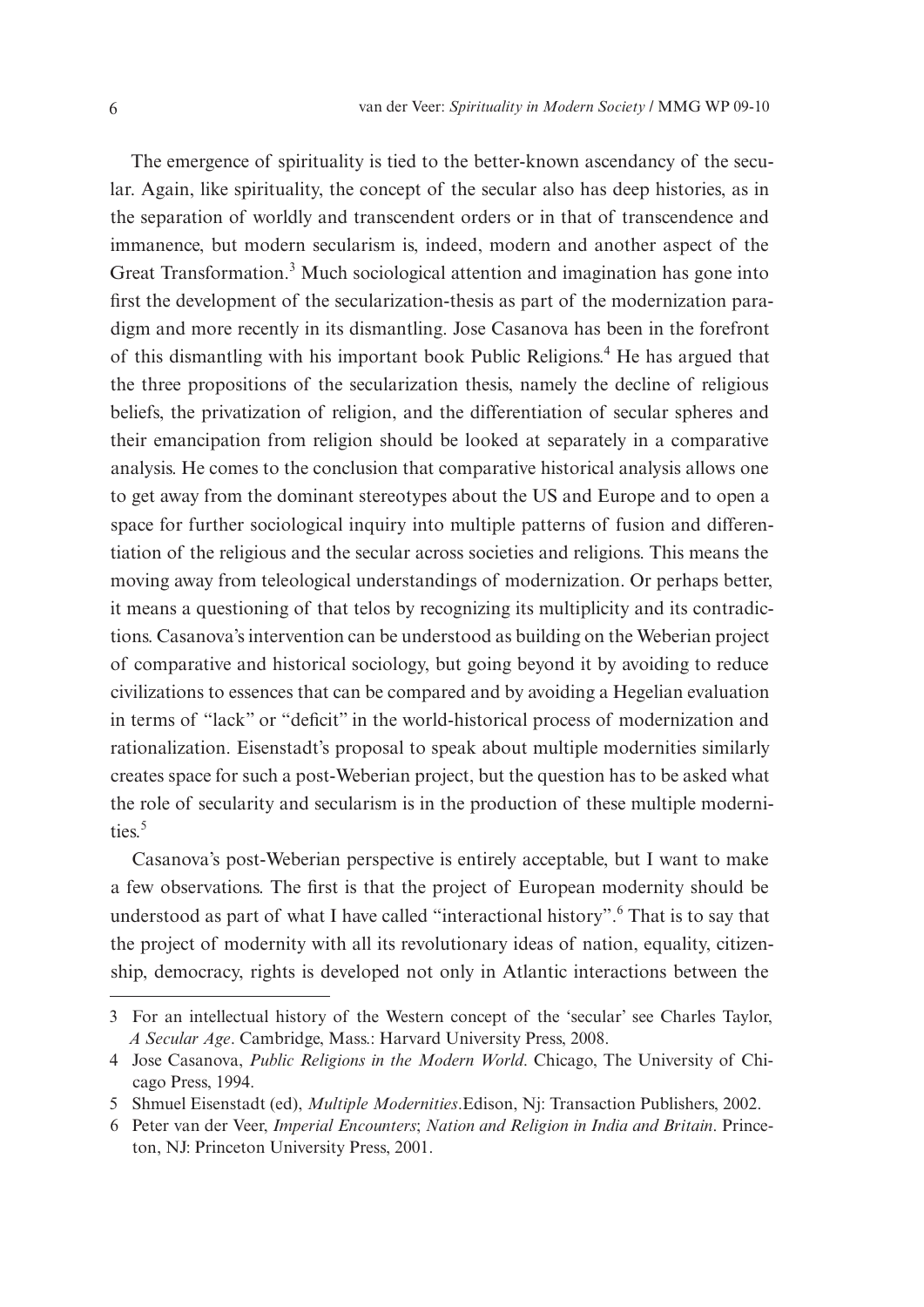US and Europe but also in interactions with Asian and African societies that are coming within the orbit of imperial expansion. Instead of the oft-assumed universalism of the Enlightenment I would propose to look at the universalization of ideas that emerge from a history of interactions. Enlightened notions of rationality and progress are not simply invented in Europe and accepted elsewhere, but are both produced and universally spread in the expansion of European power. This entails a close attention to the pathways of imperial universalization. Examining India and China uncovers some of the peculiarities of this universalization by showing how it is inserted in different historical trajectories in these societies.

The second is that with all the attention to secularization as a historical *process* there is not enough attention to secularism as historical *project*. Casanova has in his recent writings rightly drawn attention to the importance in Europe of secularism as an ideological critique of religion, carried out by a number of social movements.7 Secularism as an ideology offers a teleology of religious decline and can function as a self-fulfilling prophecy. It is important to examine the role of intellectuals in furthering this understanding of history, but also their relation to sources of power: state apparatuses and social movements. Secularism is a forceful ideology when carried by political movements that capture both the imagination and the means to mobilize social energies. It is important to attend to the utopian and indeed religious elements in secularist projects in order to understand why many of these movements seem to tap into traditional and modern sources of witchcraft, millenarianism and charisma, while at the same time being avowedly anti-traditionalist. Much of this remains outside of the framework of discussions of secularization, but the cases of India and China show us how essential this is for understanding the dynamics of religion and the secular.

Thirdly, I would like to point out that the spiritual and the secular are produced simultaneously and in mutual interaction. As many scholars have been arguing, religion as a universal category is a modern construction with a genealogy in universalist Deism and in 16th and 17th century European expansion.<sup>8</sup> One needs therefore to analyze how the categories of "religion", "secularism" and "spirituality" are universalized. This is also true for the category of the secular that has a genealogy in Church-World relations in European history but is transformed in modernity both in Europe and elsewhere. The modern origins of 'the secular' are already clear when we

<sup>7</sup> Jose Casanova, "Religion, Secular Identities, and European Integration", *Transit* 27, 2004.

<sup>8</sup> Talal Asad, *Genealogies of Religion*. Baltimore: Johns Hopkins University, 1993.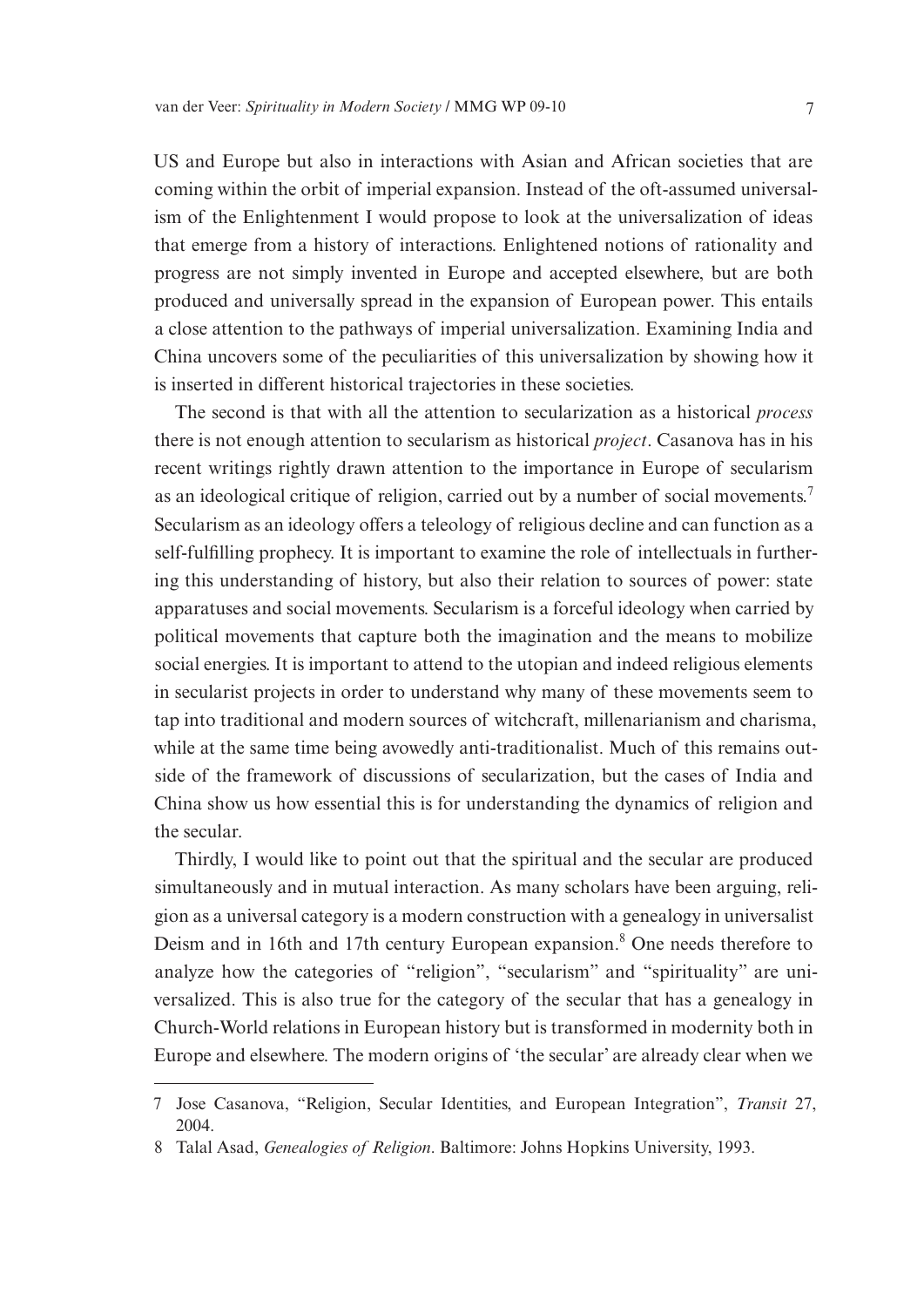look at the first use of the term secularism in England by George Holyoake in 1846. Holyoake attacked Christianity as an "irrelevant speculation" and his attack was carried forward by Secular Societies that were formed in the early 1850s. One of the interesting aspects of these societies is that they combined radical anti-Church attitudes, anti-establishment socialism and freethinking with spiritual experimentation. Secular Societies had a membership that was hugely interested in connecting to the other world by do-it-yourself science. These practices were not considered to be antirational, but rather to constitute experiments that were scientific though different from what was going on in the universities. They did not need (or want) to be legitimated by a scientific establishment that was considered to be intimately intertwined with high society and the established church, as indeed Oxford and Cambridge were in this period.

A good example of the combination of socialist radicalism, secularism, and spirituality is the prominent feminist Annie Besant. In the 1870s Annie Besant became a member of the Secular Society of London and began to collaborate with Charles Bradlaugh, a prominent socialist and President of the National Secular Society, in promoting birth-control and other feminist issues. She combined her radical socialist views and her scientific training as the first woman graduating in science at University College in London with a great interest in spiritual matters. After meeting Madame Blavatsky she became a leading Theosophist and after going to India she even became for a short moment President of the Indian National Congress.<sup>9</sup>

Science and scientific rationality are fundamental to the secular age and scientific progress is often seen to depend on the secularization of the mind.10 From our contemporary viewpoint it seems strange that spirituality and secular science were not seen as at odds with each other in the nineteenth century. A common view of the history of science is that science purifies itself from unwarranted speculation. So, for instance, while the contribution of Alfred Russell Wallace in developing evolutionary theory concurrently with that of Darwin is generally acknowledged, Wallace's spiritual experiments are generally seen as an aberration from which science has purified itself.<sup>11</sup> What falls outside of this teleological perspective on science as a process

<sup>9</sup> Nethercot, Arthur H. *The first five lives of Annie Besant* London, Hart-Davis: 1961 Nethercot, Arthur H. *The last* four *lives of Annie Besant* London, Hart-Davis: 1963

<sup>10</sup> Owen Chadwick, *the Secularization of the European mind in the nineteenth century.* Cambridge: Cambridge University Press, 1990

<sup>11</sup> Peter Pels, 'Spirits of Modernity Alfred Wallace, Edward Tylor, and the Visual Politics of Fact' in: Birgit Meyer and Peter Pels (eds) *Magic and Modernity*. Stanford: Stanford University Press, 2003.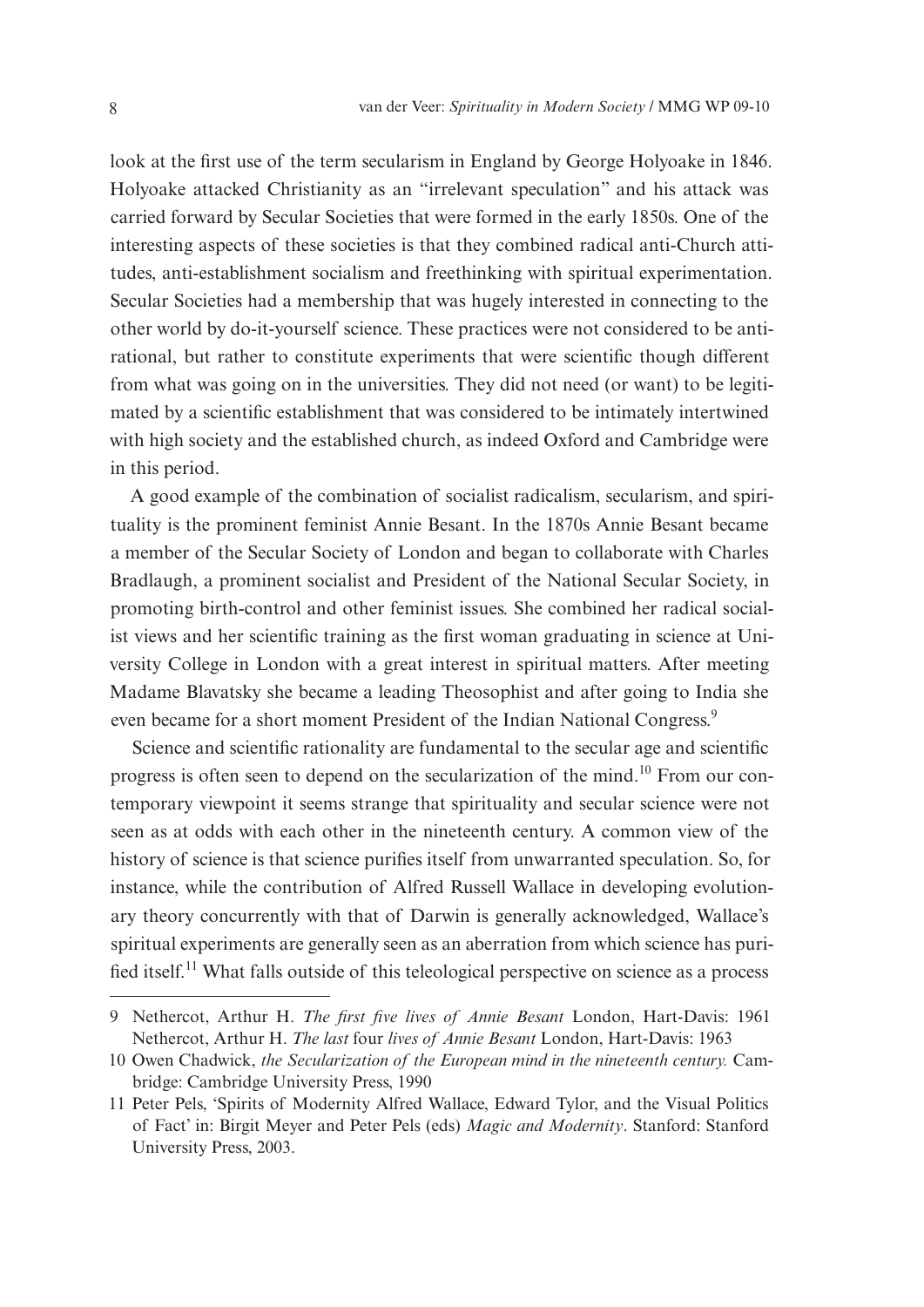of progressive purification is the social and political embedded nature of both the elements from which science is purified and of purified science itself. Spiritualism was seen as a secular truth-seeking, experimental in nature and opposed to religious obscurantism and hierarchy. This was a truth-seeking that was hindered by both the State and the Church, in England two intertwined institutions. It is within the context of spiritualism, spirituality, and the antinomian traditions of Britain that an anti-colonial universalism was born.

An important element in the emergence of spirituality was that it offered an alternative to religion. This was first and foremost institutionalized religion. In the West spirituality formed an alternative to Church Christianity. Together with the so-called secularization of the mind in nineteenth-century liberalism, socialism, as well as in science (especially Darwin's evolution theory) one can find widespread movements in different parts of the world that search for a universal spirituality that is not bound to any specific tradition. Good examples in the United States are the transcendentalists from Emerson to Whitman as well as Mary Baker's Christian Science. Theosophy is another product of spirit-searching America. In fact not only America is full of spirituality as Catherine Albanese has shown<sup>12</sup>, but there is a huge proliferation of this kind of movement that parallels the spread of secularist ideologies around the world.

However, it is important to highlight that spirituality should not be relegated to the fringes of modernity, as often happens, but that it is located at the heart of Western modernity.The extent to which spirituality emerged as a sign of Western modernity can be best shown by its direct connection to abstract art. In December 1911 Wassily Kandinsky published his *Über das Geistige in der Kunst* ("On the Spiritual in Art"), one of the most influential texts by an artist in the twentieth century, and stated that the book had as its main purpose to arouse a capacity to experience the spiritual in material and abstract things. And that it was this capacity that enabled experiences that were in the future absolutely necessary and unending. Kandinsky emphasized that he was not creating a rational theory, but that as an artist he was interested in experiences that were partially unconscious. One of the formative experiences he describes is his encounter at a French exhibition with Monet's "Haystack": "And suddenly for the first time I saw an *Image*. That it was a "haystack" I learned from the catalogue. That I had not recognized it was painful for me. I also thought that the painter had no right to paint so unclearly. I experienced dimly that there was

<sup>12</sup> Catherine Albanese, *A Republic of Mind and Spirit: A Cultural History of American Metaphysical Religion*. New Haven: Yale University Press, 2007.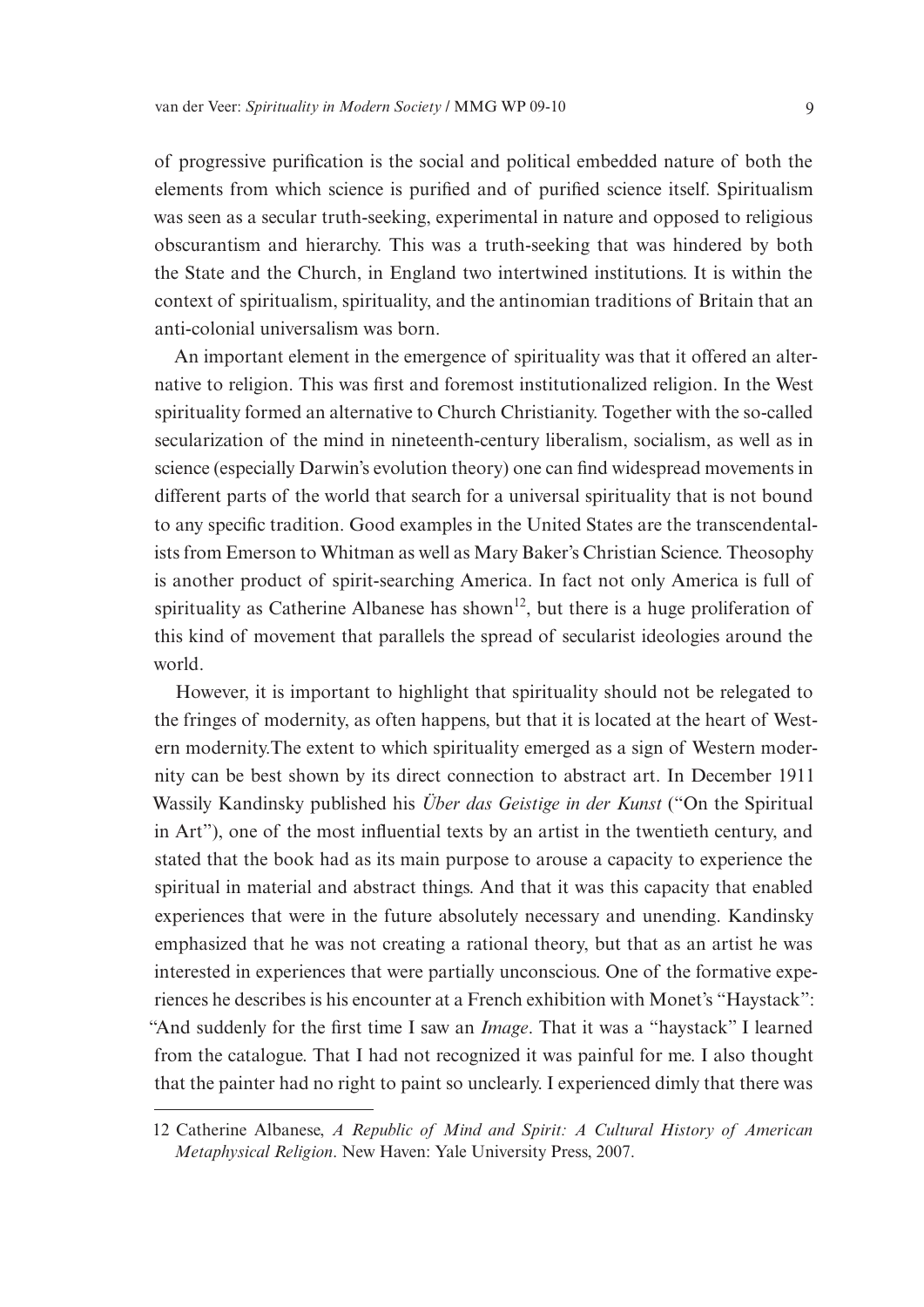no object in this image. And noticed astonished and upset that the image did not only catch, but that it imprints itself indelibly in memory and floats always totally unexpected in final detail before one's eyes".

Abstract art is one of the most distinctive signs of European modernity. One can study its gradual development from the impressionism of Monet and others through symbolism, but it is hard to escape the sense of drastic rupture with representational art. Kandinsky, one of the pioneers of abstract art, connects abstraction with the spiritual. He is certainly not exceptional, since other leading abstract pioneers as Frantisek Kupka, Piet Mondrian, and Kazimir Malevich, similarly saw themselves as inspired by spirituality, either through the influence of Theosophy and Anthroposophy or otherwise.13 This may be somewhat unexpected for those who see the modern transformation of European life in the  $19<sup>th</sup>$  and early  $20<sup>th</sup>$  century in Weberian terms as demystification. In one of the most pregnant expressions of modernity, namely in modern art, the spiritual stages a come-back as the return of the repressed. The connection between art and spirituality points at the way in which art comes to stand for the transcendental interpretation of experience that is no longer the exclusive province of institutional religion. While some of the theories one encounters in this area seem to be of the crackpot variety (especially Mondrian tends to be incredibly confused and confusing in his writings) one should be careful not to dismiss them too quickly as irrelevant. Artists are groping for a radically new way of expressing transcendental truth and are often better in doing that in their chosen medium than in words. The transcendental and moral significance of modern art, enshrined in museums and galleries, makes ideological attacks on art seem inevitable. Such attacks acquire the status of blasphemy and iconoclastic sacrilege, as in the Nazi burning of Entartete Kunst. One could legitimately argue that the spirituality of Western modernity is enshrined in Art.

#### 2. Orientalist Spirituality

In Christianity, the religion of the colonial powers, we find in the second half of the nineteenth century attempts not so much to convert people to Christianity but to find a universal morality or spirituality in other religious traditions and thus a kind of Hegelian Aufhebung of all traditions. This is exemplified in the Unitarian orga-

<sup>13</sup> See exhibition catalogue *The Spiritual in Art: Abstract Painting 1890-1985.* New York: Abbeville Press 1986.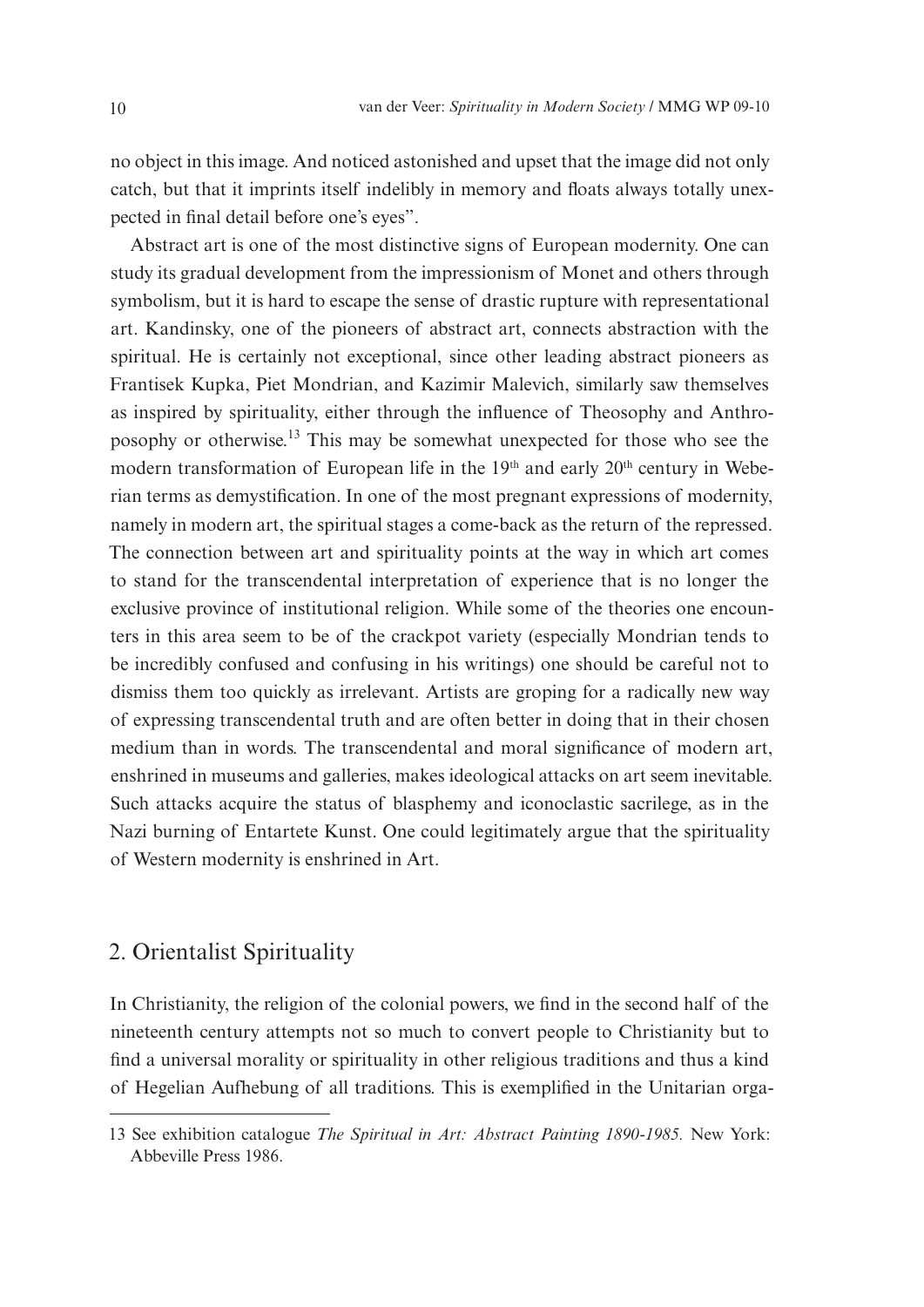nization of the World Parliament of Religions in 1893 at Chicago, where representatives of World religions were invited to speak on a common platform, as well as in the newly developed discipline of Science of Religion that went beyond Christian theology. The term "world religions" has been coined in this period to designate religious traditions of a high morality that could be treated as relatively equal. Buddhism was a perfect candidate to be included in this category, while Islam, despite its clear global presence and similarity to Christianity, was excluded at first.<sup>14</sup>

These attempts to isolate core elements of spirituality in existing religious traditions were dependent on the development of new philological and linguistic tools to analyze religious traditions. The most important two figures for translating Indian and Chinese traditions into the new category of world religion were Friedrich Max Muller (1823-1900) and James Legge (1815-1897). Both of them have been the subject of a wide interpretative literature and I want to limit myself to an understanding of their role in the discovery of oriental spirituality. Muller and Legge were colleagues at Oxford University and Legge produced the Sacred Books of China for Muller's Sacred Books of the East series which was published in fifty volumes between 1879 and 1902. India was of much greater interest to British scholarship than China, primarily because India had been colonized and secondly because India's cultural and linguistic heritage had been shown to be deeply related to that of Europe while China was not in the Indo-European family and seemed deeply alien to scholars. Nevertheless, Muller accepted Confucianism and Daoism into the fold of World Religion and invited his colleague and friend Legge to make his translations of the classical texts of these religions available for his famous series.

Legge had learned Chinese as a missionary in China for the London Missionary Society and had already begun his monumental work of translating Chinese classics in Hong Kong. When he returned to England he became the first professor of Chinese at Oxford (1876-1897). In Oxford he comes more and more under the influence of Muller's science of language and science of religion and turns from religious missionary into scientific missionary. A major element of this scientific approach as different from a religious approach is the willingness to see some essential Truth shining in all existing religions. This dissolves the student of a particular religion to attack the other religion and allows for a liberal, tolerant attitude which is clearly most conducive to the scholarly approach to non-Christian religious traditions. This

<sup>14</sup> Tomoko Masuzawa, *The Invention of World Religions*. Chicago: University of Chicago Press.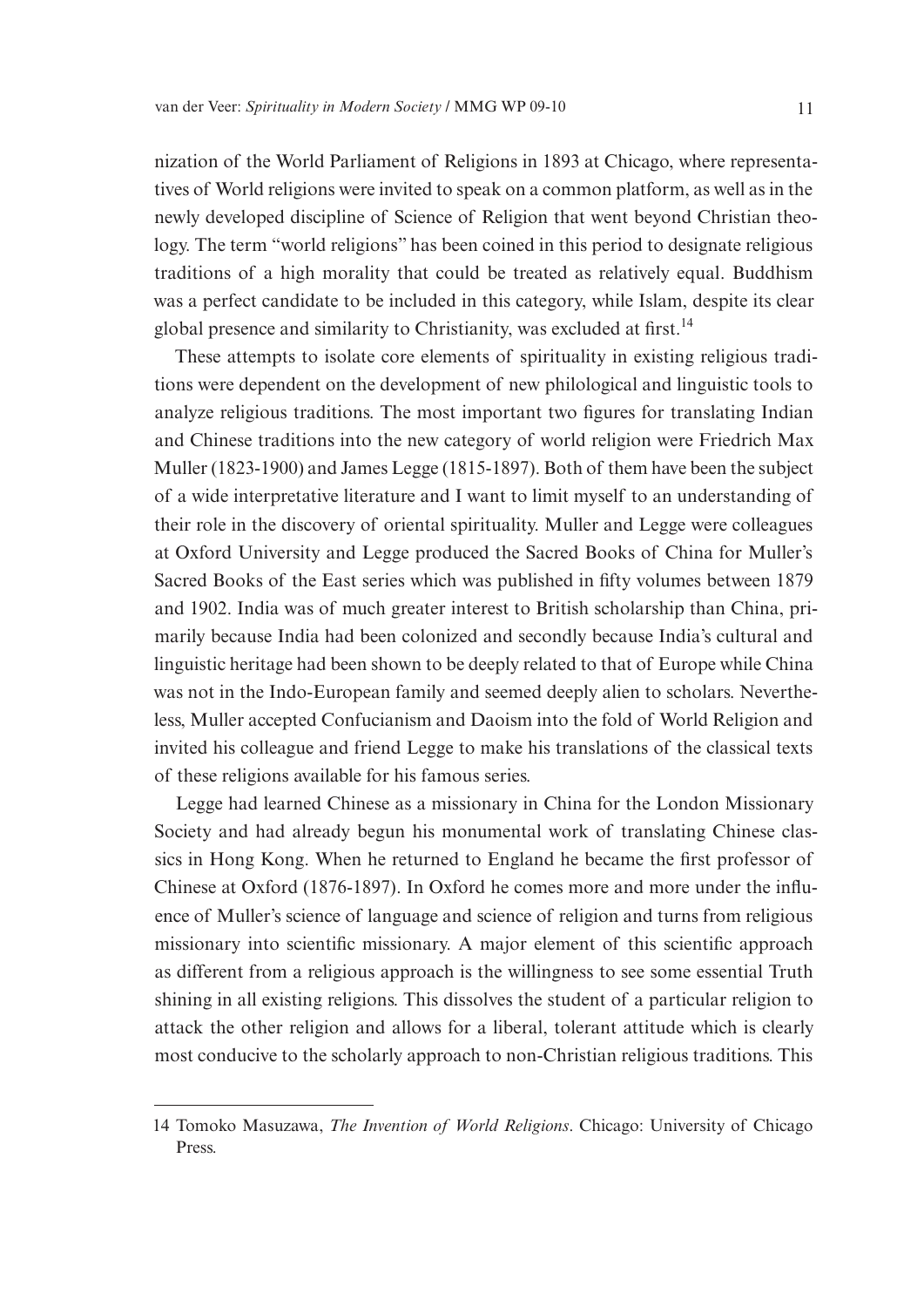attitude makes the great project of translations contained in The Sacred Books of the East feasible in the first place.

Max Muller had made his fame early in his scholarly career by editing the Rg-Veda, a foundational Sanskrit test, an undertaking financially underwritten by the East India Company and finished in 1874. It was one of the major gifts brought to India by the Prince of Whales on his tour in 1875-1876. Muller had been rejected by Oxford as its Boden Professor of Sanskrit, because of his liberal views of religion, which had deeply disappointed him. However, it seems that Muller had found a perfect response to evangelical orthodoxy by making an arrangement with Clarendon Press for the publication of the Sacred Books of the East, dealing equally with the great religions: Brahmanism, Buddhism, Zoroastrianism, Confucianism, Daoism, Islam. Although he was not allowed to deal with Judaism and Christianity and publish the Old and New Testament in this universalist series, he was able to make his point in an indirect way that God's Truth can be found in all the great traditions ("the Bibles of Humanity" as he called them in a letter to Ernest Renan).15 It is clear that the orientalist translation of the great traditions of India and China by Muller and Legge was embedded in Christian theological disputes as well as colonial knowledge. The exception granted to Judaism and Christianity was just as political as the ability to deal with the other religions. Nevertheless, as Girardot observes, the spirit of Muller's and Legge's enterprise was symbolized by the fact that the earlier gift of the Rg-Veda by the Prince of Wales to Indian nobles was replicated by the gift of the Sacred Books to Queen Victoria and the gift of a Chinese New Testament by Wang Tao (1828-1897), Legge's Chinese collaborator in translation projects and a respected intellectual in China, to Cixi, the dowager empress in Peking.16 At the same time, however, that translation also re-created these traditions for the societies from which they came. A Buddhist monastery in Japan sent two pupils to Muller to learn Sanskrit and make the Sanskrit tradition of Buddhism again available in Japan. King Chulalongkorn of Siam (Burma) gave a grant for three volumes of Buddhist Sanskrit texts.<sup>17</sup>

The choice of traditions to be translated was not easy and was heavily biased towards the center of gravity of orientalist scholarship, the traditions of South Asia and Iran, seen as the cradle of the Indo-Aryan world. In comparison the traditions

<sup>15</sup> Quoted in Lourens van den Bosch, *Friedrich Max Muller*, Leiden: Brill 2002, 134.

<sup>16</sup> Norman J. Girardot, *The Victorian Translation of China*. Berkeley: University of California Press, 2002, 351.

<sup>17</sup> van den Bosch (see note 15), 133ff.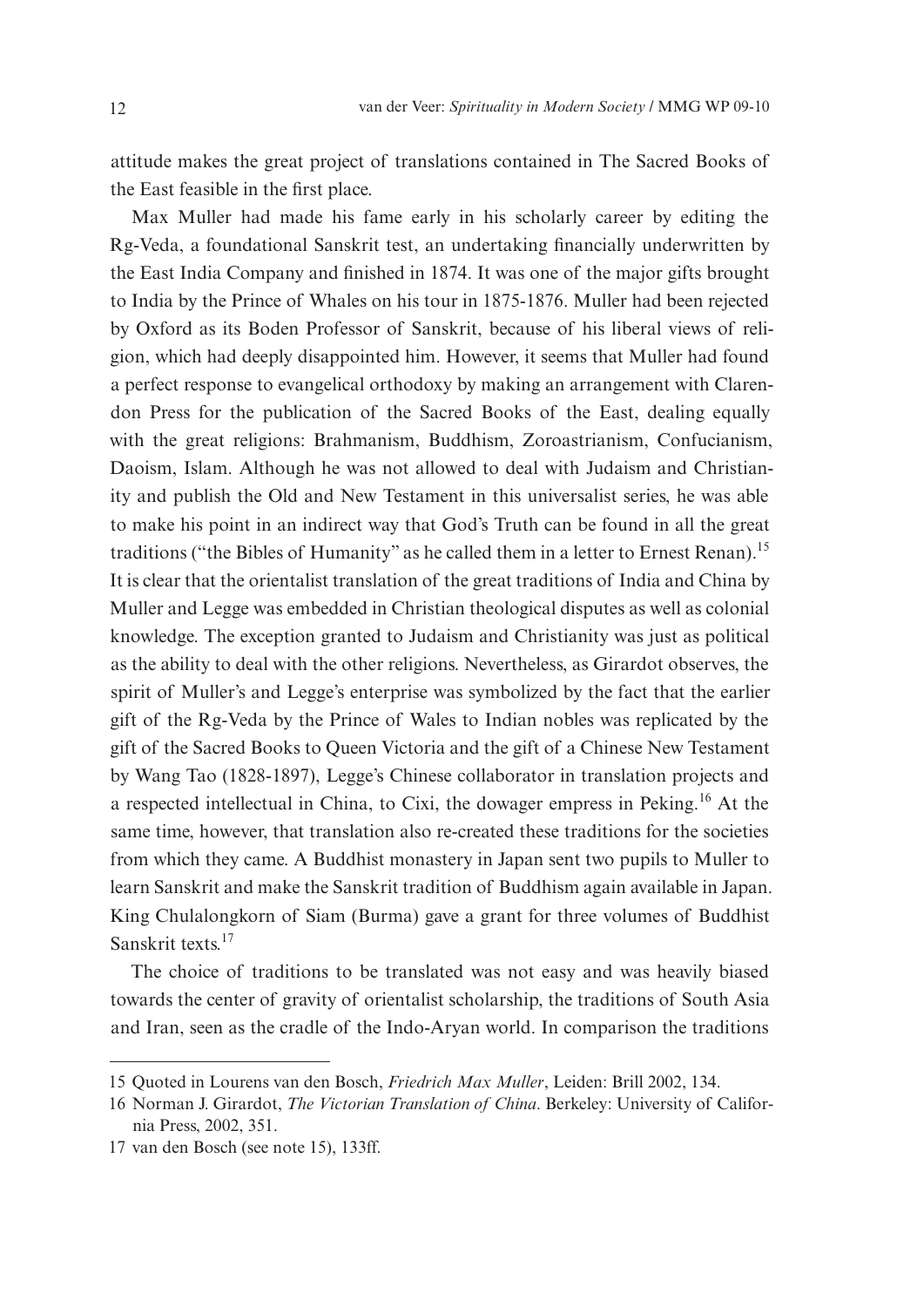of the Far East were given short shrift. The choice of translators and especially to convince them to spend time on translations was another hard job. Translation was seen as much less prestigious as the philological collation of manuscripts and the interpretation of difficult passages. It was considered to be a service to the larger reading public rather than a scholarly achievement. Legge, however, was a willing collaborator, because he shared parts of Muller's scientific and moral program. At the insistence of Muller Legge translated besides the Confucian texts also Daoist texts to give a larger picture of Chinese traditions.

Spirituality as a concept emerged to enable the inclusion of a variety of traditions under the rubric of universal morality without the baggage of competing religious institutions and their authoritative boundary maintenance. Missionization and conversion certainly have continued full blast till today and are still in my view the most important religious aspect of modern globalization in its current phase. The so-called decline of religion is limited to Western Europe, but the globalization of Christianity and other religions is continuing.<sup>18</sup> However, the importance of the globalization of spirituality as an alternative to both institutionalized religion and secularism should not be underestimated.

### 3. Indian National Spirituality

While modernity and spirituality are conceived to be universal, Asia is thought to have a special connection to spirituality. There is no term equivalent to "spirituality" in Sanskrit or Mandarin Chinese (although there are words for "spirit"), but this term is increasingly used to connect discursive traditions that come to be called Hinduism or Confucianism or Daoism, none of which are "isms" before the imperial encounter. Following I.A. Richards's explorations of the translation of Chinese thought I would propose that an embracing, vague term like spirituality has been adopted precisely to make peaceful communication between different conceptual universes possible.19

At the end of the nineteenth century the discovery of the traditions of the East engendered great interest in the West. The concept of spirituality has played a cru-

<sup>18</sup> Philip Jenkins, *The Next Christendom. The Coming of Global Christianity*. New York: Oxford University Press, 2002.

<sup>19</sup> I.A. Richards, *Mencius on the Mind*. 1932.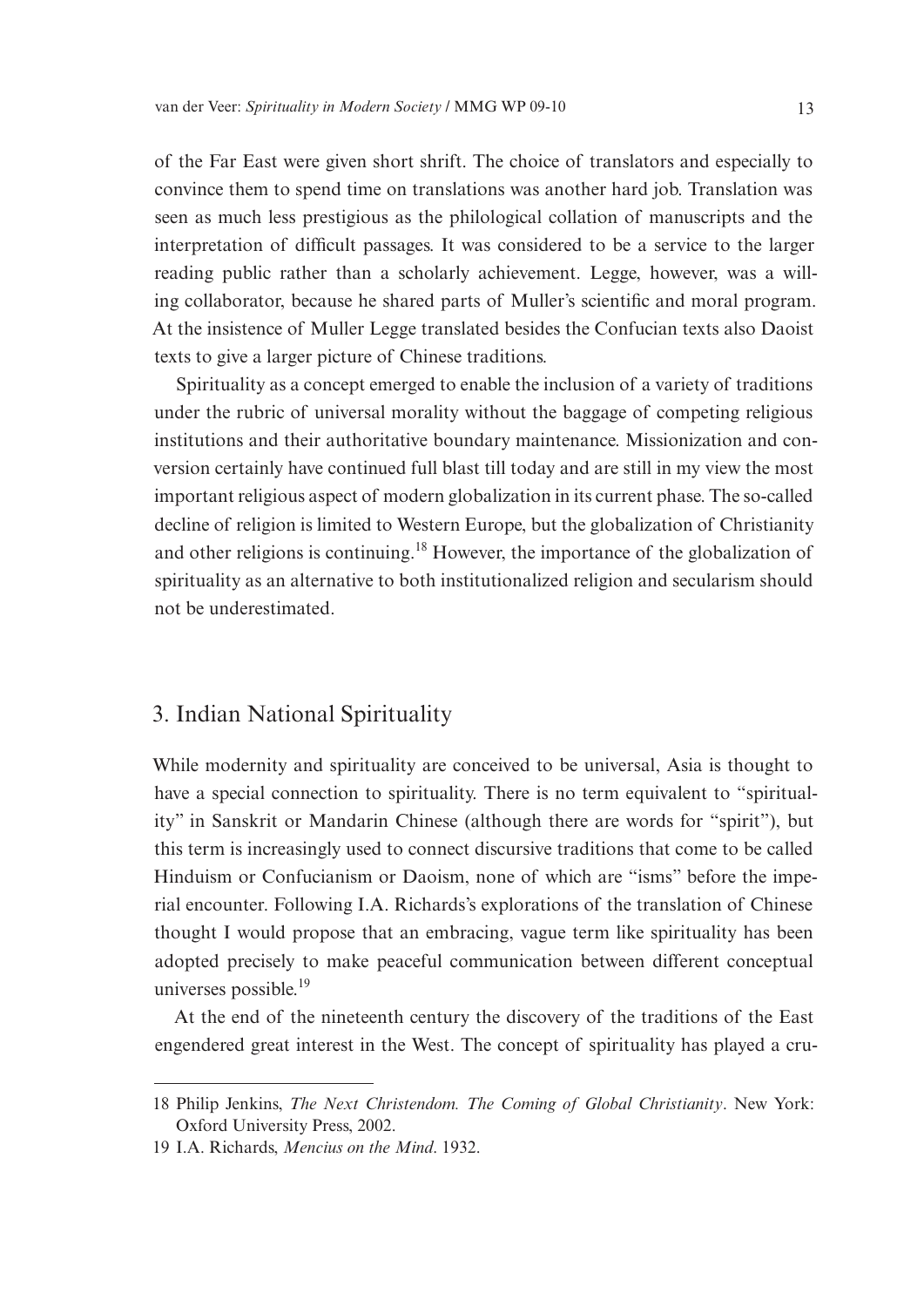cial role continuously throughout contemporary history in the nationalist defense of Hindu civilization. In taking this up the nationalists adopted the Orientalist perspective of European Romanticism in which Hindu civilization is highly appreciated for its spiritual qualities. Schopenhauer was deeply influenced by the Upanishads, while Goethe adopted specific theatre techniques from Sanskrit theatre in his writing of the Faust. Hindu civilization and its offshoot Buddhism are central to what Raymond Schwab has called the Oriental Renaissance. Indian religious movements in the second half of the 19th century re-appropriated Western discourse on 'Eastern spirituality'. The translation of Hindu discursive traditions into 'spirituality' meant a significant transformation of these traditions. This process can be closely followed by examining the way in which one of the most important reformers Vivekananda made a modern, sanitized version of the religious ideas and practices of his guru Ramakrishna (a practitioner of tantric yoga) for a modernizing, middle class in Calcutta. Ramakrishna (1836-1886) was an illiterate priest in a temple for the Goddess Kali who regularly became possessed by the Goddess. Ramakrishna's ideas and practices were based on a specific, highly eroticized tradition of Tantra. Ramakrishna was a particularly gifted practitioner of a tradition that is widespread in North India and he was highly popular in Calcutta. Even leaders of the Brahmo Samaj, a movement propagating Rational Hinduism, became his followers.

Vivekananda (1863-1902) who as a member of Calcutta's westernized elite had received a thorough Western education and had joined the Brahmo Samaj also came under the sway of this charismatic guru and spent his life translating the guru's beliefs and practices into "Hindu spirituality" of a sort that could be recognized by Western and westernized audiences alike. Such was not an easy task, since it entailed the moving out of sight of the image of the Goddess Kali with her protruding tongue and her necklace of skulls dancing on the corpse of the God Shiva as well as Ramakrishna's for Victorian times outrageous tantric rituals, while at the same time being totally devoted to Kali and Ramakrishna. While we can still interpret most of Ramakrishna's beliefs and practices in terms of Hindu discursive traditions, we enter with Vivekananda the terrain of colonial translation.

Vivekananda's translation of Ramakrishna's message in terms of 'spirituality' was literally transferred to the West during his trip to the USA after Ramakrishna's death. He visited the World Parliament of Religions in Chicago in 1893, a side-show of the Columbian Exposition, celebrating the four-hundredth anniversary of Columbus voyage to the New World, but perhaps more importantly Chicago's recovery from the Great Fire of 1871. Religions represented in this show of religious universalism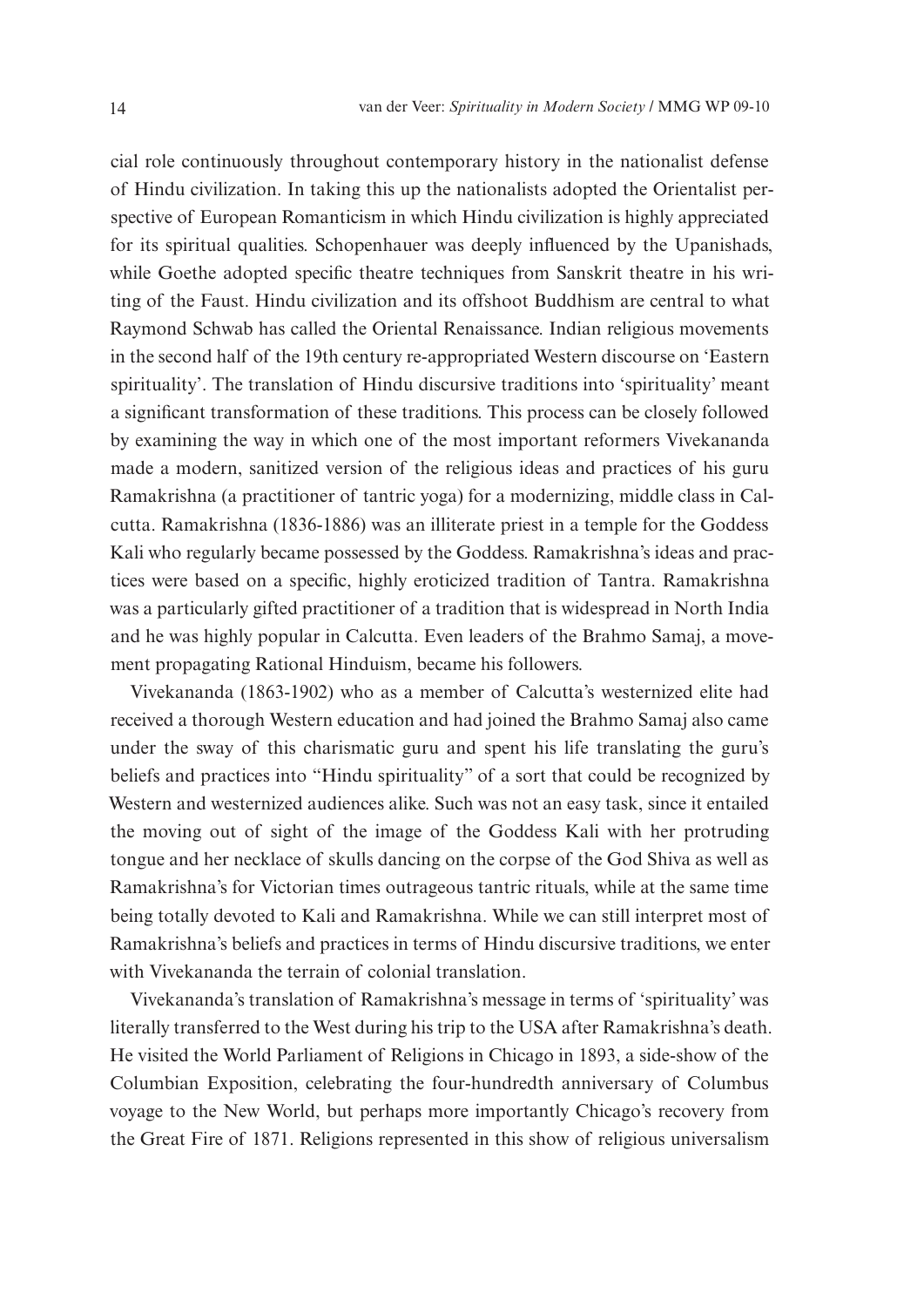included Hinduism, Buddhism, Judaism. Roman Catholicism, Eastern Orthodoxy, Protestantism, Islam, Shinto, Confucianism, Taoism, Jainism, and various others.<sup>20</sup> But the show was stolen by the representative of Hinduism, Swami Vivekananda. In his speech to the Parliament Vivekananda claimed that "he was proud to belong to a religion which had taught the world both tolerance and universal acceptance".<sup>21</sup> Vivekananda's spirituality was not modest or meek; it was forceful, polemical, and proud. As the response in the Parliament and in his further lecture tours in the United States indicates this was a message that resonated powerfully among American audiences. His writings in English often compare the lack of spirituality in the West with the abundance of it in India. Vivekananda is probably the first major Indian advocate of a 'Hindu spirituality' and his Ramakrishna Mission, the first Hindu missionary movement, following principles set out in modern Protestant evangelism.22

Vivekananda's construction of 'spirituality' has had a major impact on Hindu nationalism of all forms, but also on global understandings of 'spirituality'. Two major figures in the history of Modern India have been deeply influenced by Vivekananda's ideas about spirituality: the great Indian political leader Mohandas K. Gandhi and the Noble Prize winning poet Rabindranath Tagore. The first has developed the nationalist strand in the idea of spirituality while the second has developed the international strand, both showing the extent to which the national and transnational are actually interwoven. They argued that the materialism of the West created warfare and colonial exploitation, while the spirituality of the East provided an alternative that would lead to world peace and equal prosperity for all. After the Second World War some of these ideas entered into the ideology of the Third Way, especially exemplified by the Bandung Conference of 1955 and the Non-aligned Movement.

As in the West Indian spirituality transcends institutionalized religion. It uses and transforms existing traditions, but goes beyond the authority of priestly lineages and monastic institutions. Gandhi used the ideas of Tolstoy, Ruskin, and Nordau about civilization, spirituality, and industry to transform the Hindu traditions in which

<sup>20</sup> Eric Ziolkowski, ed., A Museum of Faiths. Histories and Legagies of the 1893 World's Parliament of Religions. Atlanta, Schlars Press, 1993.

<sup>21</sup> Sunrit Mullick, 'Protap Chandra Majumdar and Swami Vivekananda at the Parliament of Religions. Two Interpretations of Hinduism and Universal Religion', in Eric Ziolkowski (ed) A Museum of Faiths. Histories and Legacies of the 1893 World's Parliament of Religions. Atlanta: Scholars Press, 1993, 221.

<sup>22</sup> See Peter van der Veer: Religious Nationalism: Hindus and Muslims in India. Berkeley: University of California Press, 1994.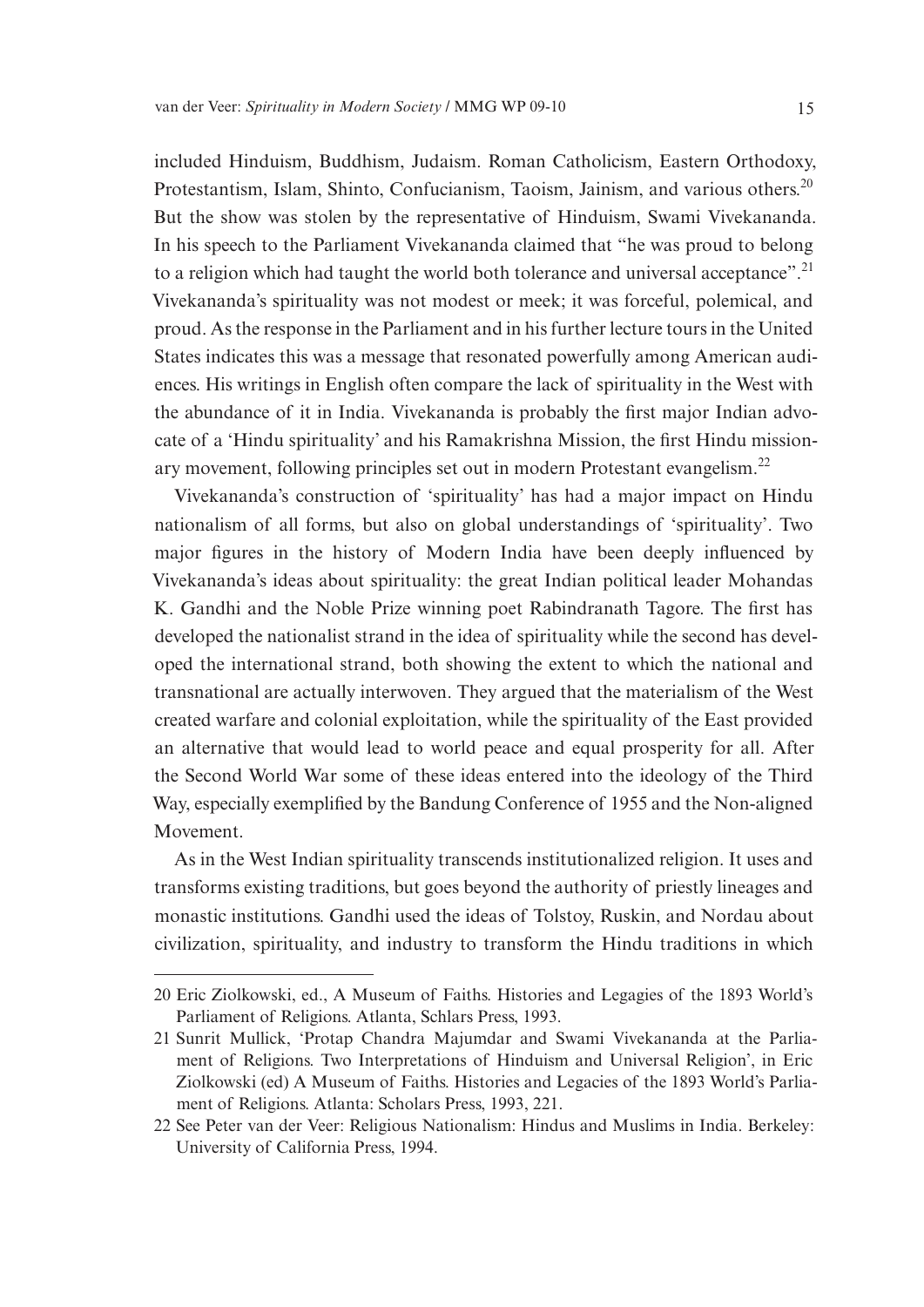he had been socialized. His political actions against the British colonial state were meant to pose a spiritual alternative to materialist exploitation. Since one of the biggest problems in the Indian subcontinent till today is the relation between Hindus and Muslims a transcendence of religious difference in universal, all-embracing spirituality is of the utmost political significance. Interestingly, Gandhi found a way to tie this universalist spirituality to the nationalist project by arguing that since one was born in a particular tradition and civilization one should not proselytize or convert. Instead each person had to find the Truth in their own traditions. In this way Gandhi could argue for a spiritual nation that transcended internal religious differences. India was seen to be very rich in its spiritual resources and should develop them rather than imitate the materialism of the West. It is clear that Gandhi's brand of spirituality found as many supporters as opponents. Within his own Hindu community his assassins, inspired by a radical form of Hindu nationalism, argued that his spirituality was "foreign" and meant to emasculate the Hindu nation by bending over backwards in allowing privileges to Muslims. About the "foreignness" they had definitely a point, since spirituality was indeed a modern concept born out of the interaction between India and the West.

Although most students of Indian society would maintain that Gandhi was spiritual, but not secular and that it was Nehru who was secular and not spiritual I want to suggest in line with my general historical argument that Gandhi's spirituality was deeply entwined with secularism. He argued that all religions should be treated equally (sarvadharma samabhava) and that the state should be neutral to them (dharmanirapeksha); these principles are still maintained in India and show continuity between the colonial and the postcolonial situation. One can indeed call this Indian secularism and often scholars and others argue that it is deeply rooted in India's spiritual civilization, citing the examples of the Buddhist ruler Ashoka or the Muslim ruler Akbar. Tolerance is often seen as an aspect of Indian civilization and thus connected to the idea of secular neutrality. I do not want to engage here in a critical discussion of these notions, but would like to point out how much also in Nehru's major book The Discovery of India it is this particular civilizationally or nationally inflected spirituality that is the basis of his nationalism and his rejection of Communism. It is also what motivated Nehru to coin the term non-alignment in 1954 and become a leader of the non-aligned world as an alternative to capitalism and communism.23

<sup>23</sup> Jawaharlal Nehru, *The Discovery of India*. Delhi: Oxford University Press, 1946.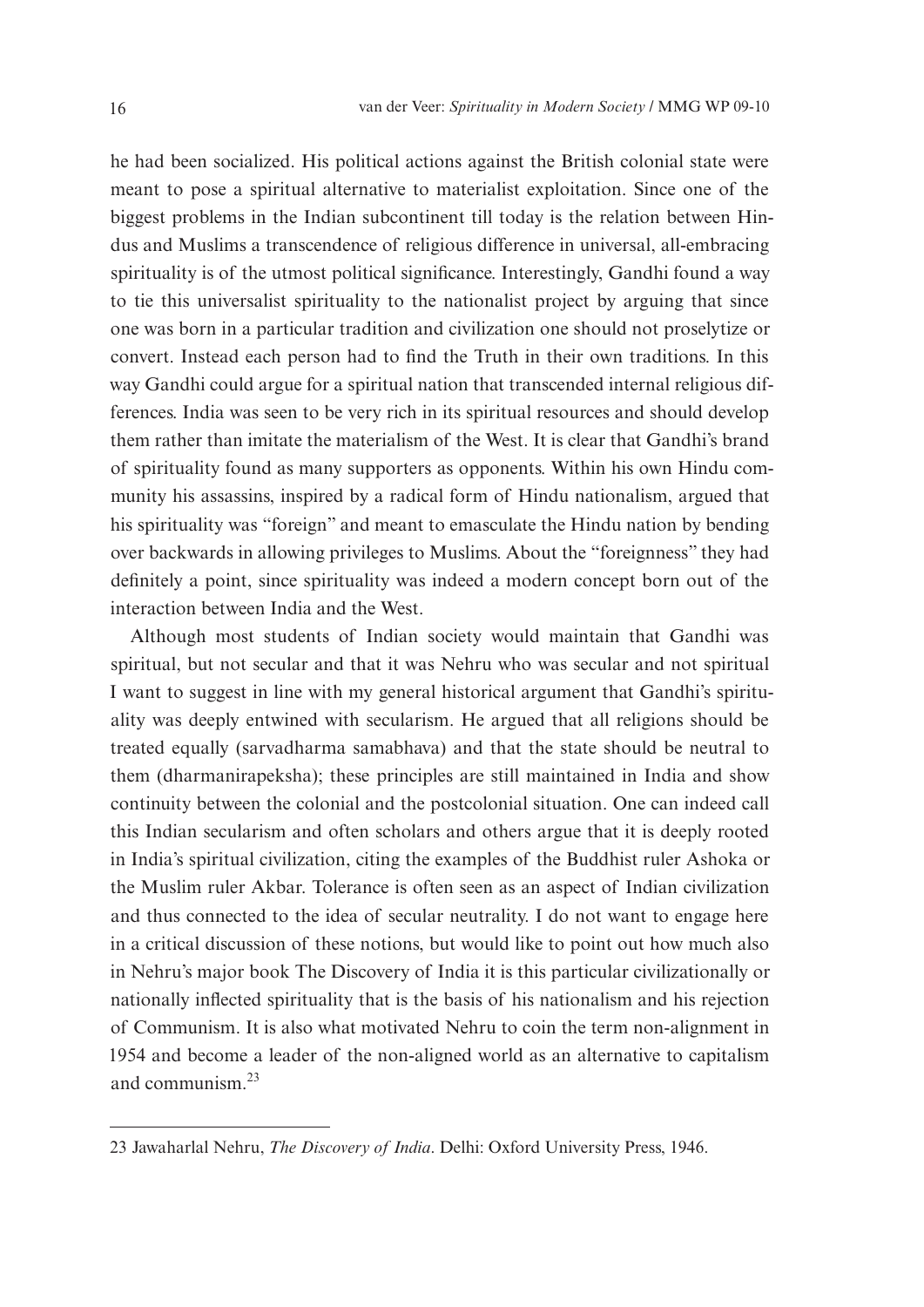One of the difficulties in Gandhi's all-embracing spirituality and rejection of conversion is that it does not easily allow exit as an option. The encompassment of religious and social difference within a hierarchical order has been a long-standing feature of the Indian caste system and exit through conversion had been at least an option under Muslim rule or under British rule. While it is clear that Gandhi rejected the structure of purity and impurity underlying the caste system his attempt to incorporate the untouchables as harijan, "children of god" fell far short of the revolution needed to change the discrimination of this large community in India. If in Gandhi's understanding change of heart had to come from within a community rather than being imposed from outside it is hard to see that his spirituality would be able to achieve this. The great Untouchable leader Ambedkar, one of the authors of the Indian constitution, was at first a great believer in the possibilities of reform through secular law, but became gradually disappointed about secular progress. He rejected Gandhi's ideas about the possibilities of reform from within and the ensuing absence of a need for conversion. He converted to Buddhism, since he believed that Hindu traditions would always sustain deep inequality and that one could still be a nationalist by choosing a spiritual tradition from the Indian soil rather than converting to foreign religions like Islam or Christianity.

#### 4. Asian Transnational Spirituality

Besides Gandhi it is the Bengali poet Rabindranath Tagore (1861-1941) whose understanding of spirituality has been very influential both within India and outside of it. Tagore was, however, deeply ambivalent, if not hostile towards "the fierce selfidolatry of nation-worship".<sup>24</sup> However, as the irony of history has it, today both India and Bangladesh use his poems as national anthems. Tagore was convinced that a unique spirituality unified Asia and in a series of lecture tours in Japan and China tried to persuade Chinese and Japanese intellectuals to create a pan-Asian movement towards a common Asian civilization. Crucial for the Pan-Asian turn that Tagore's Bengali spirituality took is his encounter with Kakuzo Okakura (1862-1913), a leading figure in the Japanese art scene, who in 1901 stayed a year with the Tagore family in Calcutta. In Japan Okakura had established a national art school combining traditional art with modern techniques. Rabindranath was very interested in Okakura's educational experiences, since he himself was starting an educational experiment in

<sup>24</sup> Rabindranath Tagore, *Nationalism*, New York: MacMillan, 1916, p. 15.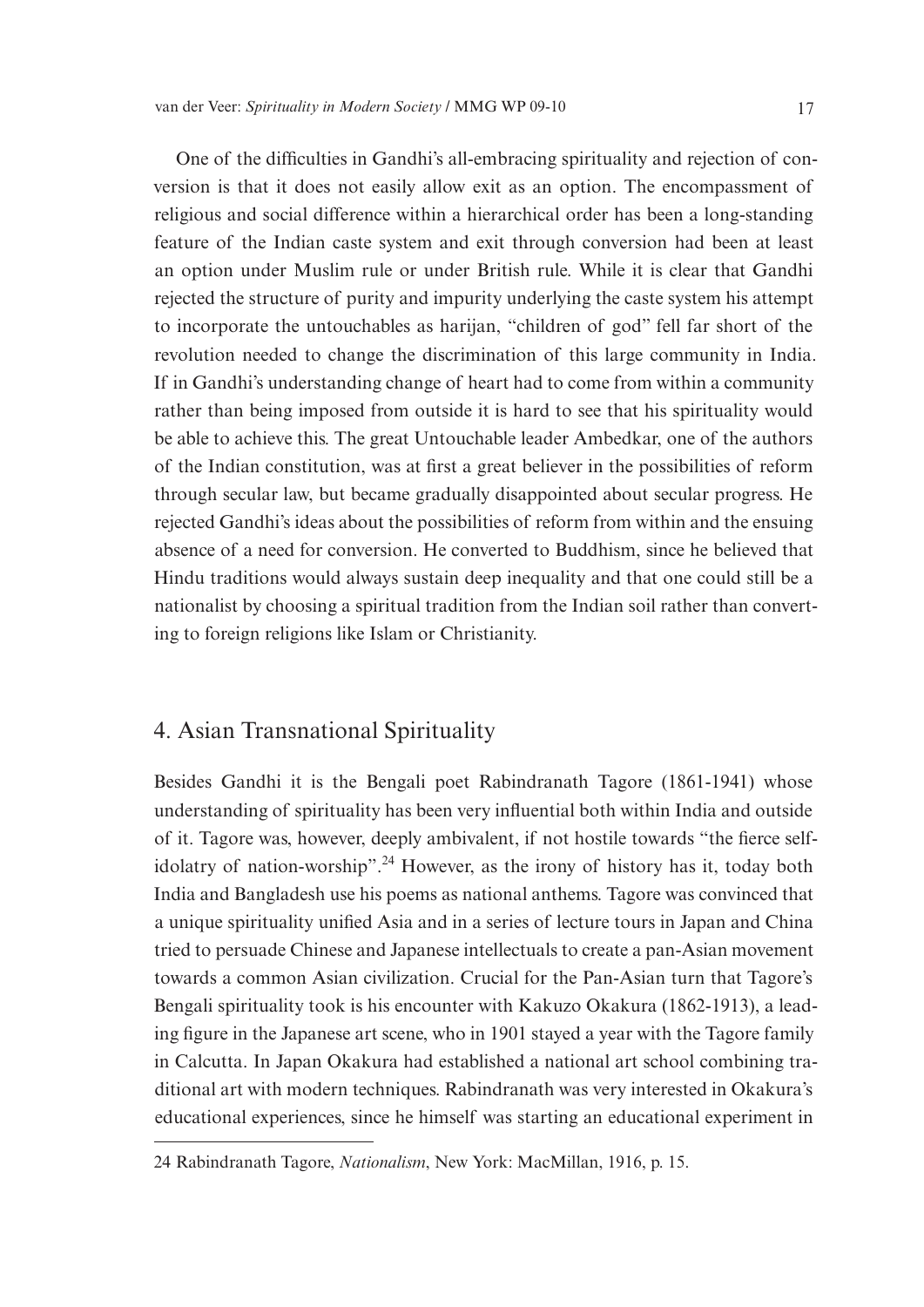Shantiniketan ("Abode of Peace") outside of Calcutta. Okakura had been trained in Art History in Japan by a Harvard graduate, Edward Fenollosa (1853-1908) who had taught him to have a new, basically Orientalist understanding of Japan's religious and artistic traditions and brought him to Europe and America. While in Calcutta Okakura wrote first book in English, *The Ideals of the East* (1903), which opens with the famous line: "Asia is one". Between 1904 and 1913 Okakura became the curator of the Japanese collection of Boston's Museum of Fine Arts, then (and now) the greatest collection of Japanese art outside Japan. Like Vivekananda earlier he was a great embodiment of Oriental spirituality in Boston.

After receiving the Noble Prize in 1913 and the outbreak of the First World War in Europe Rabindranath Tagore felt that Asia should assume a role of spiritual leadership in the world. Three years after Okakura's death he visited Japan and was received by huge crowds with unbridled enthusiasm. At Tokyo Imperial University he delivered a speech on 11 June, 1916, entitled: "The Message of India to Japan". His major theme was the unity of Asia and the spiritual mission of Asia in the World. While Europe's achievements are not denied Tagore points at its great materialistic pursuit of self-interest and the need for the spiritual resources of a regenerated Asia. Japan had at that time already made the most successful transition to modernity and certainly not by rejecting material civilization. Not being colonized by Western powers but acutely feeling their backwardness the Japanese Meiji reformers had embarked on a very ambitious adoption of Western science and technology, while creating a religious nationalism centering on the Emperor. All Asian nations looked with awe at the Japanese model and especially the Chinese nationalists tried to adopt important elements from it. The Japanese also saw themselves very much as the leaders of Asia. What, then, did the Japanese make of Tagore's claim of an Asian spirituality that transcended national boundaries?

While Japanese intellectuals accepted that there was a spiritual element in Japanese civilization they tended to see it as a part of their national heritage in a way very similar to followers of Vivekananda in India who interpreted Hindu spirituality as a part of religious nationalism. They also definitely liked Tagore's denunciation of Western imperialism, but rejected Tagore's denunciation of Japanese fledging imperialism. Tagore's attitude towards Japanese militant nationalism was explained as a sign of his membership of a defeated, colonized nation. His critics rightly saw that there was a contradiction between his rejection of Japanese militancy and his praise of Japanese spirituality of which that militancy was part and parcel. Tagore's and Gandhi's interpretation of Eastern spirituality as non-violent ignored or rejected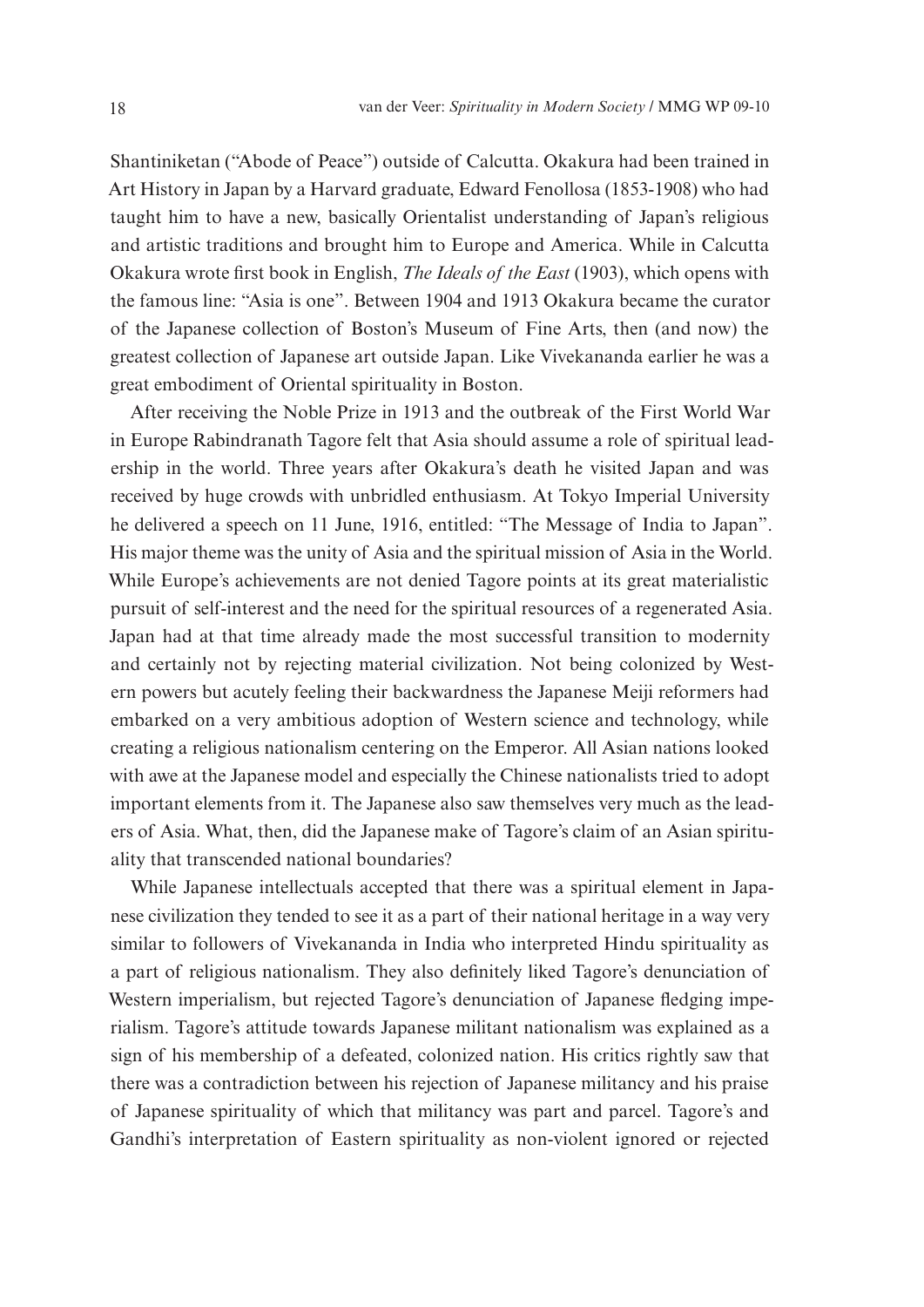the militant aspects of Asia's religious traditions. In India this rejection led to an antagonism between Gandhi's pacifistic nationalism and the militant nationalism of Hindu radicals who ultimately murdered him. In Japan militancy was even more pronounced in the samurai traditions that became foundational to Japan's nationalism. When Japan attacked China the correspondence between Tagore and his friend the Japanese poet Yone Noguchi showed the extent to which Pan-Asianism had become a slogan ("Asia for Asia") to justify Japanese imperialism.25

In 1924 Tagore went to China. His reception in China resembles the one in Japan. At first there is great interest in this great poet from unknown India and in general he draws large audiences. But quite quickly his message of Pan-Asian spirituality and the revival of ancient religious traditions in China met with strong criticism especially in Beijing where there is considerable student activism. Tagore was received by Liang Qichao (1873-1929), one of China's most prominent nationalist intellectuals who supported Tagore throughout his visit, as well as by younger leading literary and intellectual figures like Hu Shih (1891-1962) who had studied at Columbia with John Dewey. Much of the opposition against Tagore was organized by Communist activists who painted Tagore as a traditionalist from a weak and defeated colonized nation. But more generally, the poet's visit was a failure because Chinese intellectuals had been leading a revolution against the Qing Empire and the traditions that supported the ancient regime. They were too much inclined to reject the past in building a modern society to be able to accept Tagore's praise of ancient traditions.

The response to the imperial encounter it in India and China is quite different. After the great Taiping and Boxer rebellions of the 19th century Chinese nationalists decided that Chinese traditions were to be blamed for the backwardness of Chinese society and that in order to progress China had to adopt Western materialism, based as it on science and secularism. In Chinese modern fiction of the first part of the 20th century there is a strong sense that China is a society not so much endowed with a spiritual heritage but afflicted with a spiritual disease.<sup>26</sup> Nevertheless, there are important currents of thought in China that attempt to recuperate some of the spiritual resources of the past and especially those of Buddhism and Confucianism. Someone like Liang Qichao who was Tagore's host in the 1920s was in fact critical of the exclusive emphasis on science and rationality in the West and argued that the

<sup>25</sup> Tagore-Noguchi correspondence on Japanese Aggression, 1938, Indira Gandhi National Centre for the Arts.

<sup>26</sup> Merle Goldman and Leo Ou-Fan Lee (eds) (2002) An Intellectual History of Modern China. Cambridge: Cambridge University Press, 142.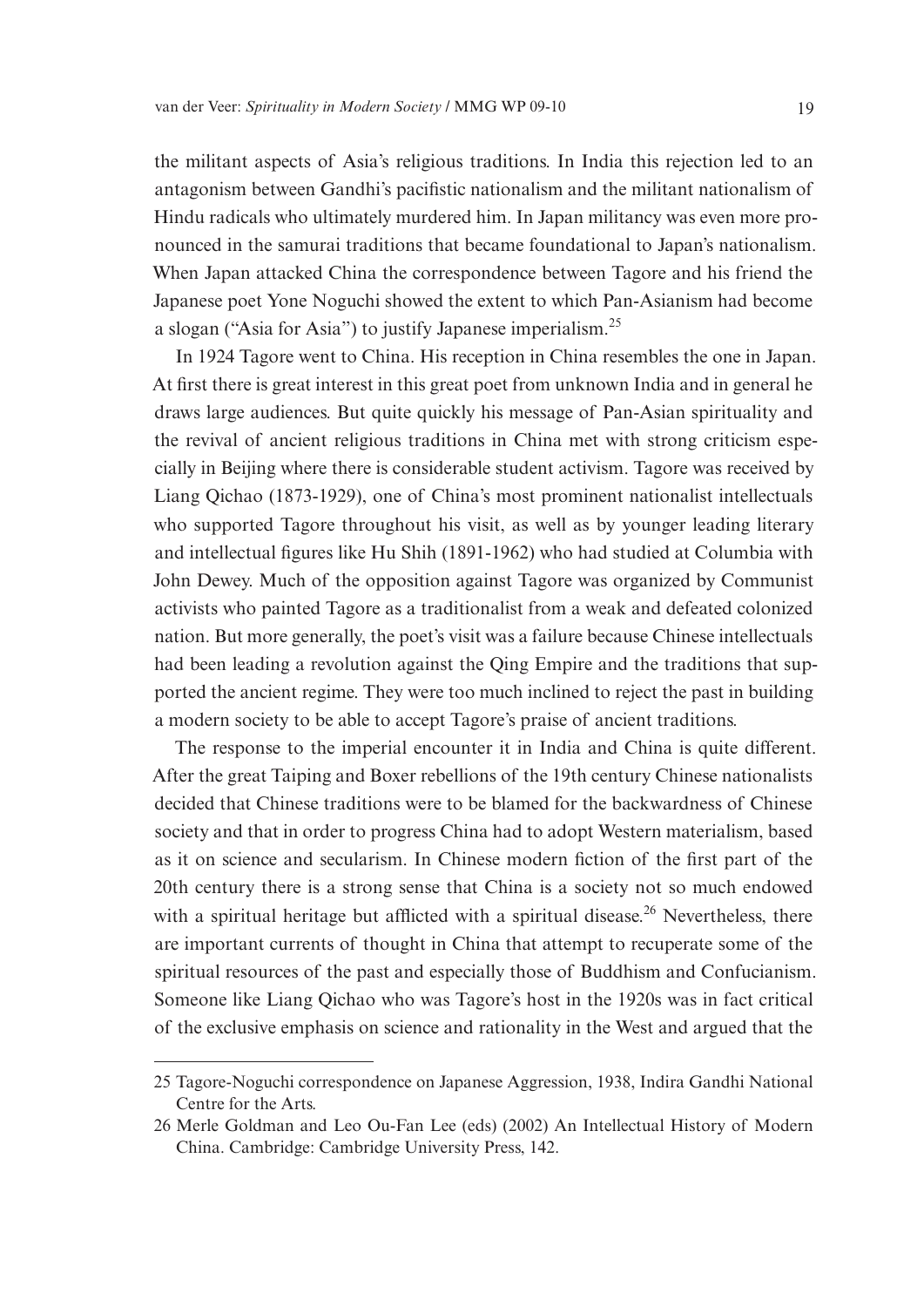East was spiritual. In his foundational work on Chinese historiography he gradually replaced evolutionary history and chains of causality with the Buddhist notion of "interdependence" (yinyuanjiebao,  $\boxtimes \frac{27}{3}$  While Liang rejected Confucianism as a model others tried to develop a modern understanding of history as a sign of the nation by referring to Confucian social ethics as the "spirit of the nation" (minzujingshen, 民族精神). This form of Neo-Confucianism as a kind of spiritual nationalism ultimately failed to take root in China, since it turned out to be too difficult to unmoor Confucianism from the now defunct imperial system and turn it into the civil religion of the modern nation-state.28

#### 5. Conclusion: Asian Spirituality Today

With the victory of the communists in 1949 historical materialism becomes the official ideology of the state and spirituality is seen as an aspect of the feudalism of the past that has to be removed violently. Spirituality as a major term, however, keeps coming up in cultural and philosophical arguments in nationalist Taiwan and in the periphery of China, especially Hong Kong and Singapore. This is why the neo-Confucian intellectual Tu Wei-Ming (b. 1940) who teaches at Harvard University emphasizes a role of leadership for Chinese intellectuals who live outside of China. In his view the Chinese desire for material progress after the collapse of the Qing Empire led Chinese intellectuals to launch a frontal attack on Confucian spirituality that was seen to have caused China's decline. This successful attack on what Tu sees as the very spiritual essence of Chineseness had the marginalization of the Chinese intelligentsia as its unintended consequence. It is only after the development of Deng Xiaoping's socialism with Chinese characteristics and especially under Jiang Zemin in the early nineties that Chinese intellectuals can again develop Neo-Confucian spirituality both as the spirit of the nation and as a Chinese contribution to global humanism.<sup>29</sup>

<sup>27</sup> Axel Schneider, China and the Crisis of Modernity, Inaugural Lecture, Leiden University,2001, 8

<sup>28</sup> Ya-Pei Kuo, "Redeploying Confucius. The Imperial State Dreams of the Nation, 1902- 1911. In Mayfair Yang (ed) Chinese *Religiosities: Afflictions of Modernity and State Formation*. Berkeley: University of California Press, 2008, 65-87.

<sup>29</sup> Tu Wei-ming (2005) "Cultural China: The Periphery as the Center", *Daedalus*, Fall Issue, 145-167. Tu Wei-ming and Mary Evelyn Tucker (eds) (2003-2004) Confucian Spirituality, volumes 1 and 2. New York: Crossroads.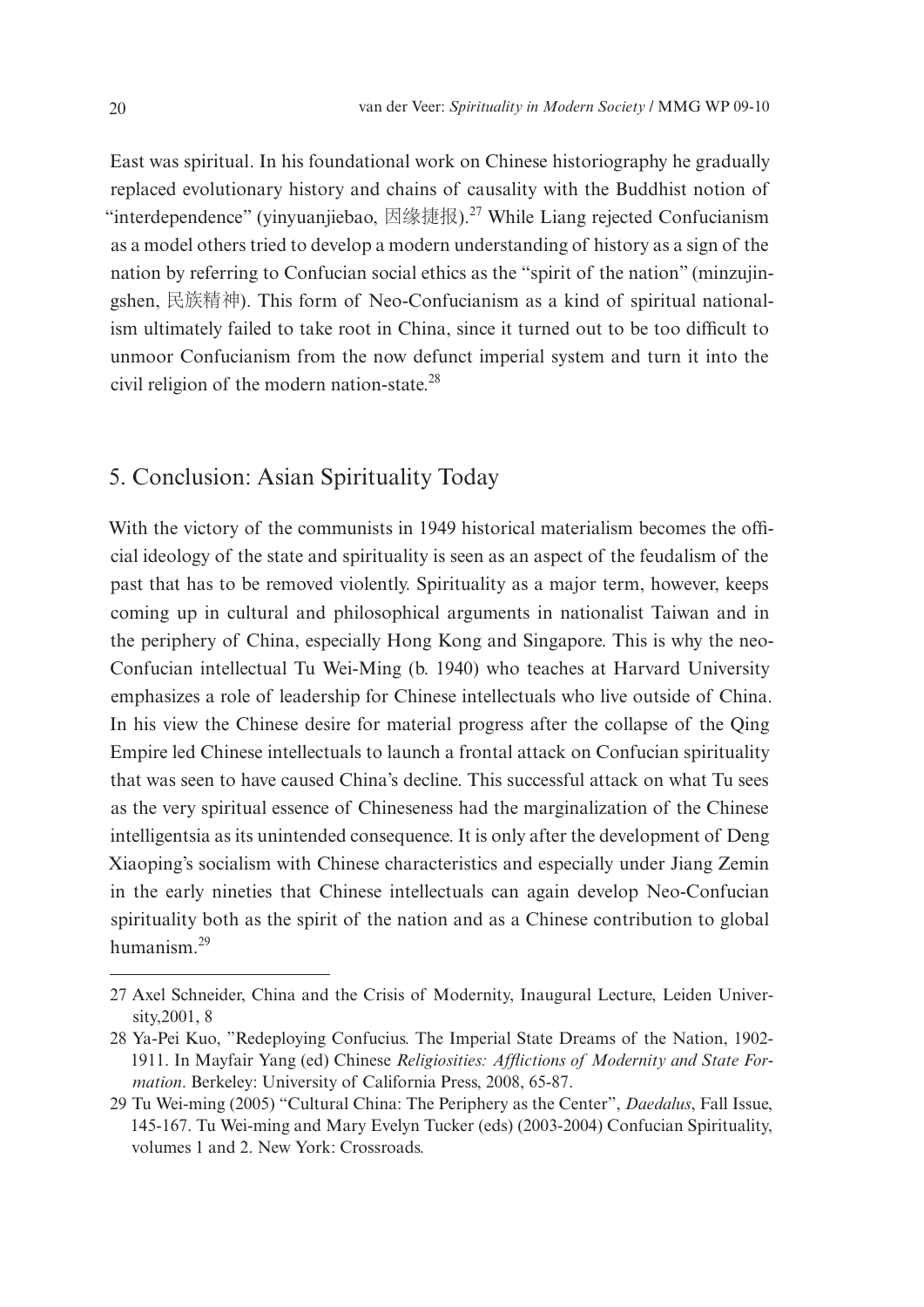The relative success of "spirituality" in India and its relative failure in China cannot merely be explained by the rise of communism in China. More deeply it is the conviction that Chinese traditions had to be replaced by Western science that has characterized Chinese modernity long before the Communist take-over, while in India traditions were made into resources in the anti-imperialist struggle against a material modernization that culturally and politically subjected India to Western power. The distrust of material civilization was shared by both metropolitan and Indian intellectuals criticizing imperialism in a dialogue that was fed by the use of a common English language.

The wide span of world views and traditions that are bridged by the word spirituality ranges from American transcendentalists like Emerson, Thoreau and Whitman, to European abstract painters like Kandinsky and Mondriaan, to Neo-Confucian thinkers like Tu Wei-Ming, to political leaders like Gandhi. Walt Whitman's funeral with its readings of the words of Confucius, Jesus Christ, and Gautama Buddha as well as Gandhi's hunger strikes. Boycotts and satyagraha can be seen as attempts to create bridges between radically different conceptual universes in order to create possibilities for non-violence. At the same time it is important to realize that spirituality can also be harnessed to a narrow vision of the spirit of the nation, as Tagore was well aware.

Spirituality is not quite the opposite of secularity or materiality. The aggressive secularism in China that attacked religion, destroyed temples and their priests, simultaneously promised a transcendence of bodily limits and the coming of a socialist paradise. The charisma of Mao Zedong seemed hardly secular, but on the contrary rather close to that of the Son of Heaven. In India it was colonial rule that brought the legal and constitutional fiction of secular neutrality, but it was Gandhi who made that secular neutrality of the state into a feature of Indian spirituality. Today it is with the opening up of Indian and Chinese production and consumption that not only materialist consumption is enabled and grows, but also the marketing of spirituality by entrepreneurs in yoga, taiji quan, qi gong, shaolin wushu.

Perhaps the most interesting part of the alignment with neo-liberal capitalism are global business practices, in which spirituality is part of the training for more success in the market-place as well as better living. A number of Indian spiritual leaders today have a following in secular business schools and IT companies. Their mediation techniques and emphasis on spiritual experience seems to fit well with the lifestyle and case study oriented intellectual style of young urban professionals. Training experiential styles of spiritual life is central to what is presented as both an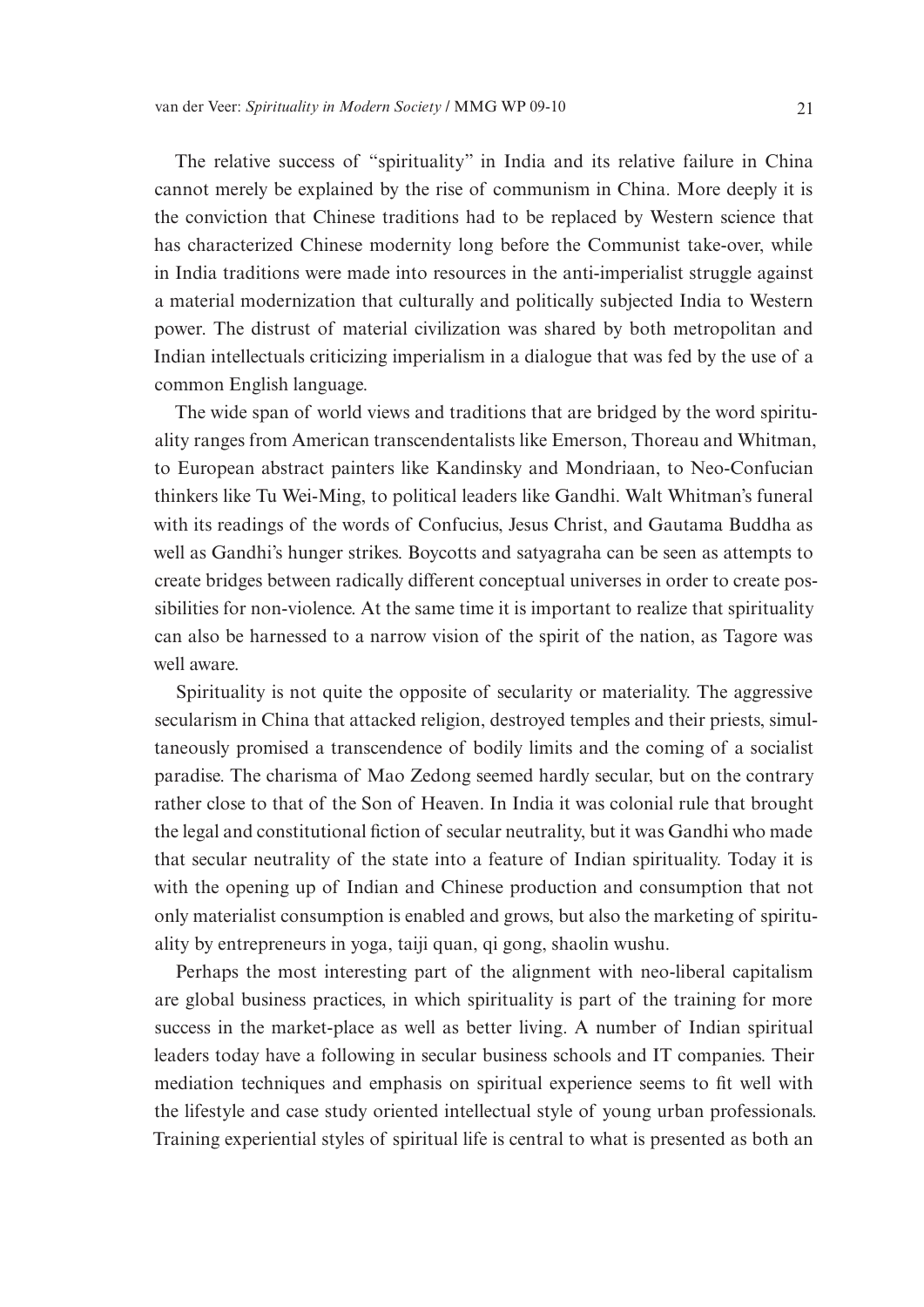alternative to empty secular and religious life. From an outside perspective, however, it seems to allow people to pursue their secular goals in career and life within deeply disciplining institutions without being too stressed or depressed. Instead of challenging the nature of one's life it leads to feeling comfortable with it from an experience of spirituality, however produced. In the postcolonial period it is really the liberalization of the Indian and Chinese economies under the impact of global capitalism that frees the energies of spiritual movements to organize civil society. This is very clear in the Chinese case where liberalization first gives space to a spontaneous qigong re and later to the rise of movements like Falun Gong that connect qigong to older ideas of a moral and political nature. In India one can see this especially in the rise of a Hindu nationalism that rejects an earlier secular and multicultural project of the state by emphasizing Hindu traditions as the basis of Indian civilization, thereby excluding other contributions by religious minorities. It is especially a new-fangled urban religiosity that is both interested in yoga and in a strong nation that supports this kind of politics.

As we have seen, Indian spirituality has been formulated by Vivekananda during a trip to Chicago and has been further developed in constant interaction with the rest of the world. A political figure like Mahatma Gandhi fits seamlessly in this history. When in the 1970s and 1980s till the present day highly educated members of the Indian middle class migrate to the USA for medical and engineering jobs they are confronted with a quite aggressive marketing of Indian spirituality in a market for health, for exercise, and for management practices. This, in turn, is brought back to India where especially successful new movements like the Bangalore-based Art of Living with Guru Ravi Ravi Shankar cater for a mobile, transnational class of business entrepreneurs. China's isolation between 1950 and 1980 has ensured a belated entry of Chinese spirituality on this market, but nevertheless it is quickly catching up with products like taiji quan and qigong. In the Chinese case there is a stronger connection with sports and especially martial arts, which are also promoted by Hong Kong and mainland movies. In both India and China one finds a similar appropriation of spiritual traditions to cater for the newly emerging middle classes. These newly manufactured spiritualities have a tenuous relationship with textual traditions, guarded by centers of learning and spiritual masters. They are creative in their response to new opportunities and anxieties produced by globalization and are, as such, comparable to Pentecostal and charismatic varieties of Christianity.